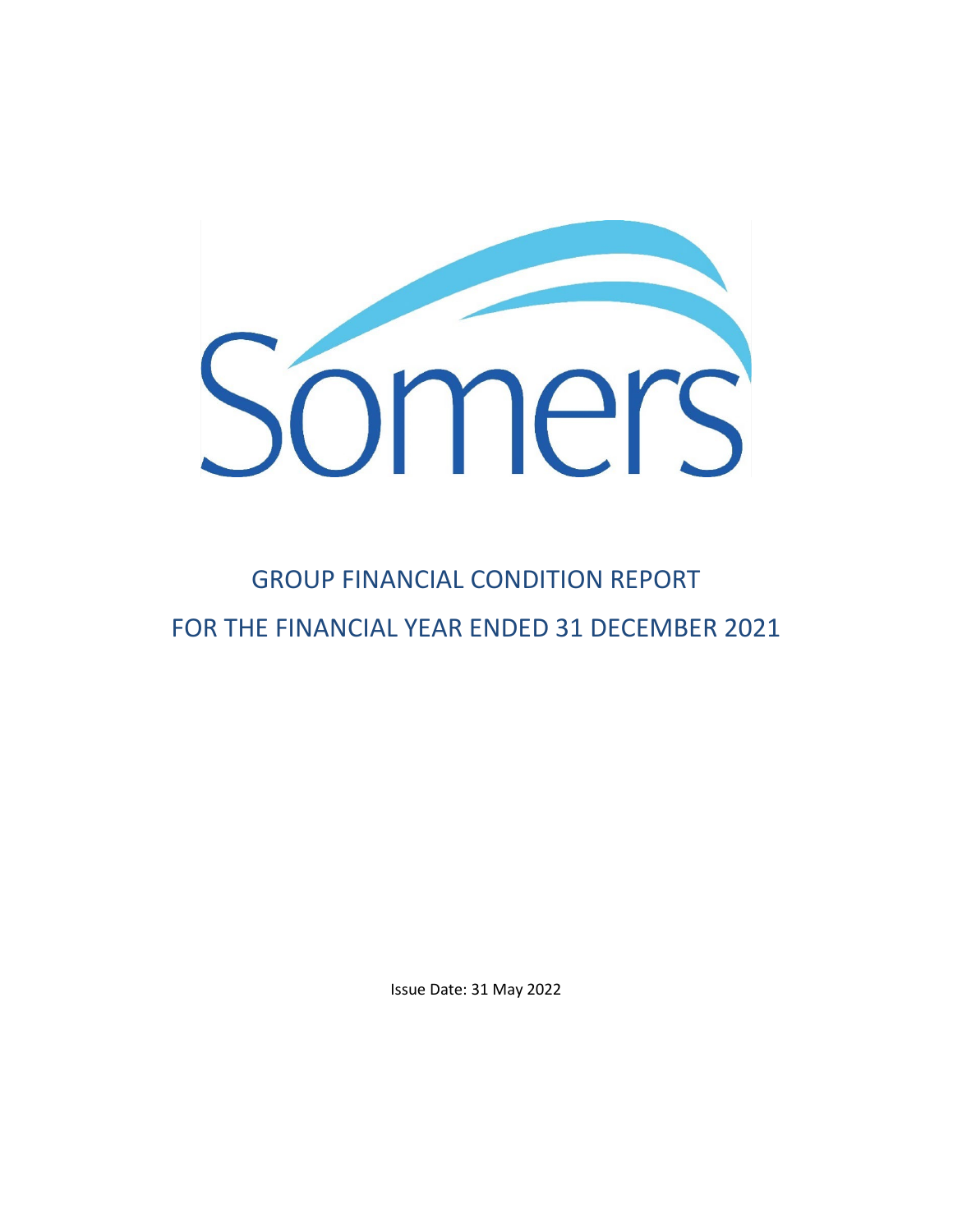# **FINANCIAL CONDITION REPORT**

# **Table of Contents**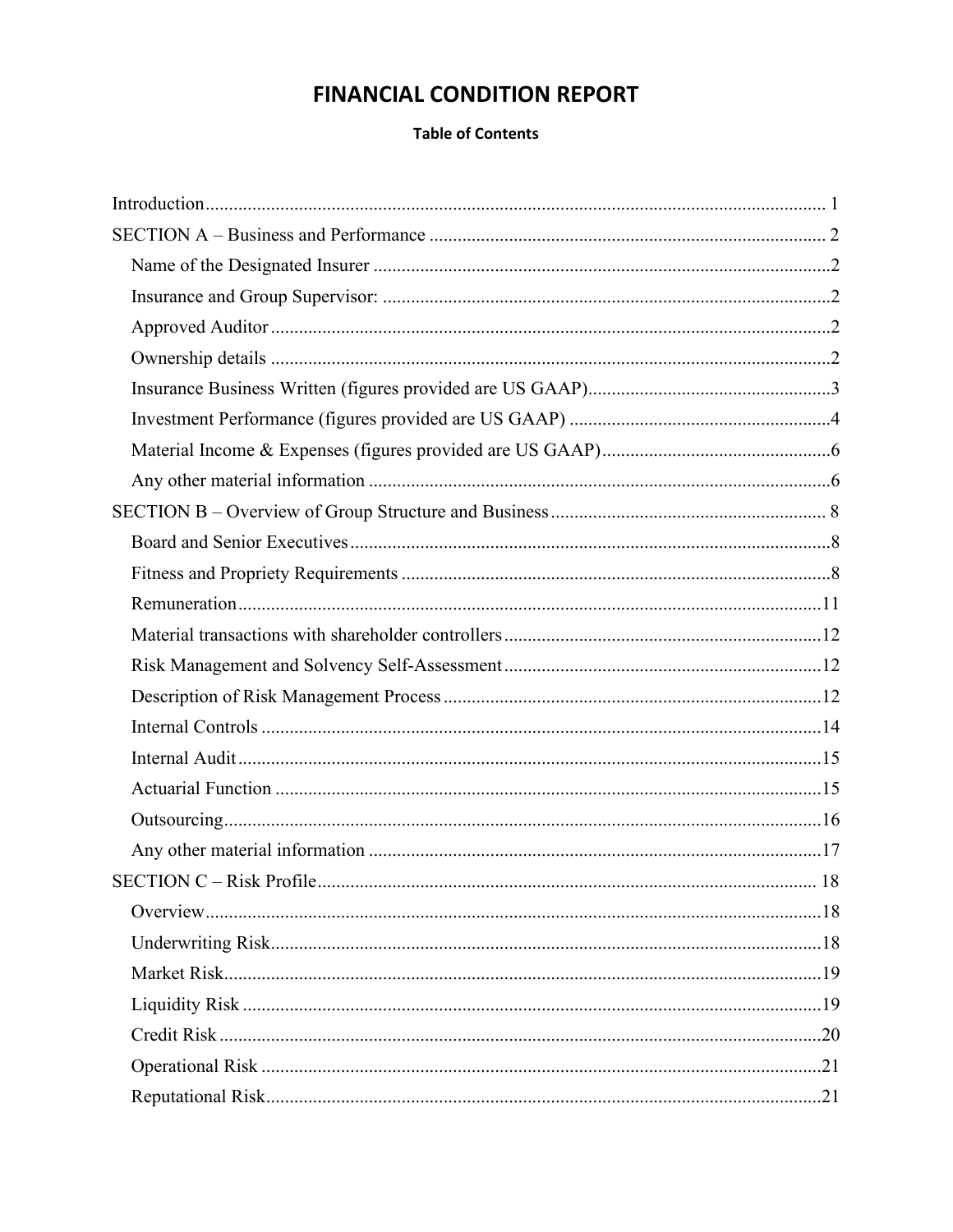| Investment in Assets in Accordance With the Prudent Person Principles of the Code of        |  |
|---------------------------------------------------------------------------------------------|--|
|                                                                                             |  |
|                                                                                             |  |
|                                                                                             |  |
| Valuation Bases, Assumptions and Methods to Derive the Value of Each Asset Class 23         |  |
| Valuation Bases, Assumptions and Methods to Derive the Value of Technical Provisions 23     |  |
|                                                                                             |  |
| Valuation Bases, Assumptions and Methods to Derive the Value of Other Liabilities24         |  |
|                                                                                             |  |
|                                                                                             |  |
|                                                                                             |  |
| Confirmation of Eligible Capital That is Subject to Transitional Arrangements 26            |  |
|                                                                                             |  |
| Identification of Ancillary Capital Instruments Approved by the Authority26                 |  |
| Identification of Differences in Shareholder's Equity as Stated in the Financial Statements |  |
|                                                                                             |  |
| A Description of the Amount and Circumstances Surrounding the Non-Compliance, the           |  |
| Where the Non-Compliance is not Resolved, a Description of the Amount of the Non-           |  |
|                                                                                             |  |
|                                                                                             |  |
|                                                                                             |  |
|                                                                                             |  |
|                                                                                             |  |
|                                                                                             |  |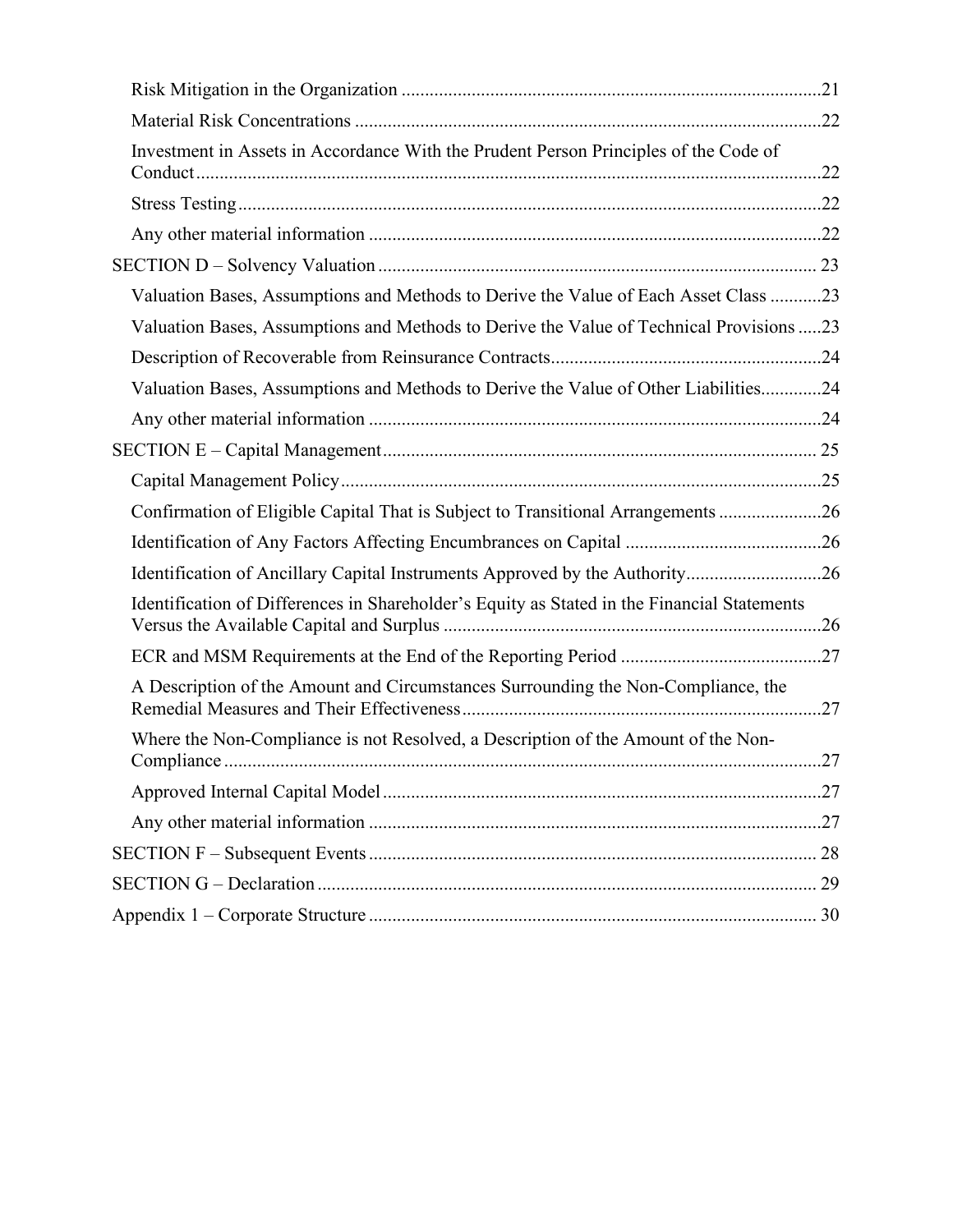# <span id="page-3-0"></span>INTRODUCTION

Somers Group Holdings Ltd. ("Somers" or "SGHL" or "the Company" or "the Group" or "we" or "our") (formerly known as Watford Holdings Ltd.) is a privately held, global specialty property and casualty insurance and reinsurance holding company headquartered in Bermuda. We are owned by Arch Capital Group Ltd. ("Arch"), with a 40% ownership interest, Kelso & Company ("Kelso"), with a 30% ownership interest and Warburg Pincus LLC ("Warburg Pincus"), with a 30% ownership interest.

Through our operating subsidiaries, including our Bermuda-based insurance and reinsurance subsidiary Somers Re Ltd. ("SRL"), we focus on delivering flexible and creative solutions to clients worldwide.

Underwriting at Somers Re Ltd. is performed by Arch Capital Group Property & Casualty subsidiaries through a services agreement. We write a variety of products across a wide range of geographies, providing important capacity to existing and new clients.

We provide services internationally via a geographically diverse group of subsidiaries. Our U.S. business is carried out by Watford Specialty Insurance Company and Watford Insurance Company. Our UK business is underwritten by Watford Insurance Company Limited. Our business in the European Union is underwritten by Axeria IARD ("Axeria").

We and our operating subsidiaries all carry a financial strength rating of "A-" (Excellent) from A.M. Best Company, or A.M. Best, which is the fourth highest of 15 ratings that A.M. Best confers. Each of our operating subsidiaries also carry a financial strength rating of "A" with a stable outlook from Kroll Bond Rating Agency, or KBRA, which is the sixth highest of 22 ratings that KBRA confers.

Commentary, results and financial information presented herein reflect both SGHL and those of SRL, on a consolidated basis. Where differences between SGHL and SRL are relevant separate analysis has been provided. Such differences relate entirely to eligible capital amounts.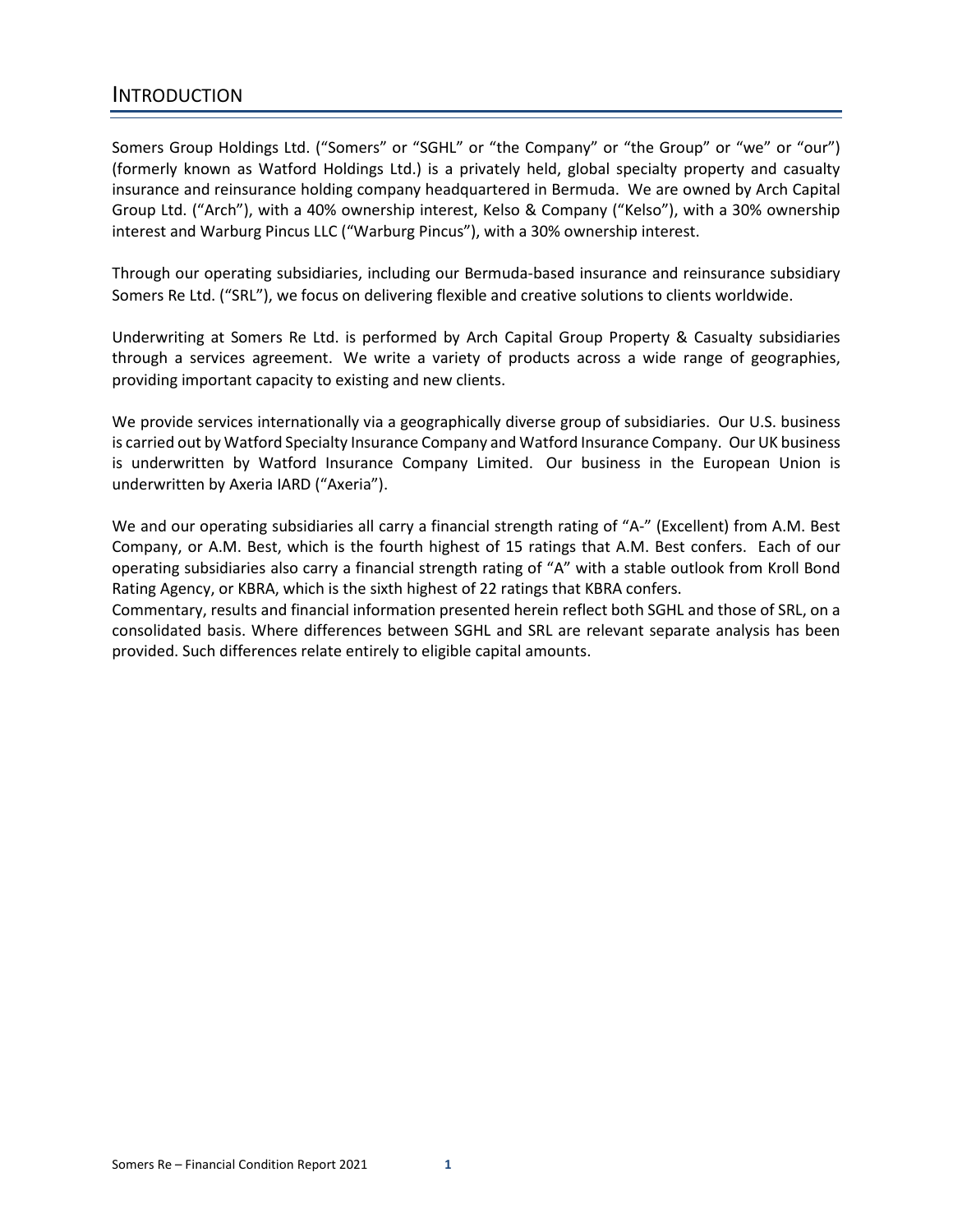# <span id="page-4-1"></span><span id="page-4-0"></span>**Name of the Designated Insurer**

Somers Re Ltd. Waterloo House, 1<sup>st</sup> Floor 100 Pitts Bay Road Pembroke, HM 08 Bermuda

# <span id="page-4-2"></span>**Insurance and Group Supervisor:**

Bermuda Monetary Authority BMA House 43 Victoria Street Hamilton, HM 12 Bermuda

# <span id="page-4-3"></span>**Approved Auditor**

PricewaterhouseCoopers Ltd. Washington House 4th Floor 16 Church Street Hamilton HM 11 Bermuda

# <span id="page-4-4"></span>**Ownership details**

In the fourth quarter of 2020, the Company entered into an Agreement and Plan of Merger (the "Merger Agreement"). Under the Merger Agreement, Greysbridge Holdings Ltd., a newly formed entity, acquired the Company with Arch owning approximately 40% and funds managed by Warburg Pincus and Kelso each owning approximately 30%.

The acquisition of the Company by Greysbridge Holdings Ltd., pursuant to the Merger Agreement, was completed on July 1, 2021 (such completed transaction, the "Merger"). At the closing of the Merger, the Company's common shares (other than common shares contributed to Greysbridge by Arch, Kelso or Warburg Pincus, as applicable) were cancelled. Following the closing of the Merger, the Company's common and preference shares were delisted from the NASDAQ and periodic reporting to the SEC was suspended.

The Company was rebranded on November 4, 2021, as Somers Group Holdings Ltd. (and its principal operating Bermuda subsidiary was rebranded as Somers Re Ltd.). This rebranding was a part of the Company's strategic repositioning.

Somers' investors are well established, globally recognized and leading practitioners in their respective fields, with proven track records, and bring fresh perspectives and a collaborative and innovative approach to Somers' new strategy.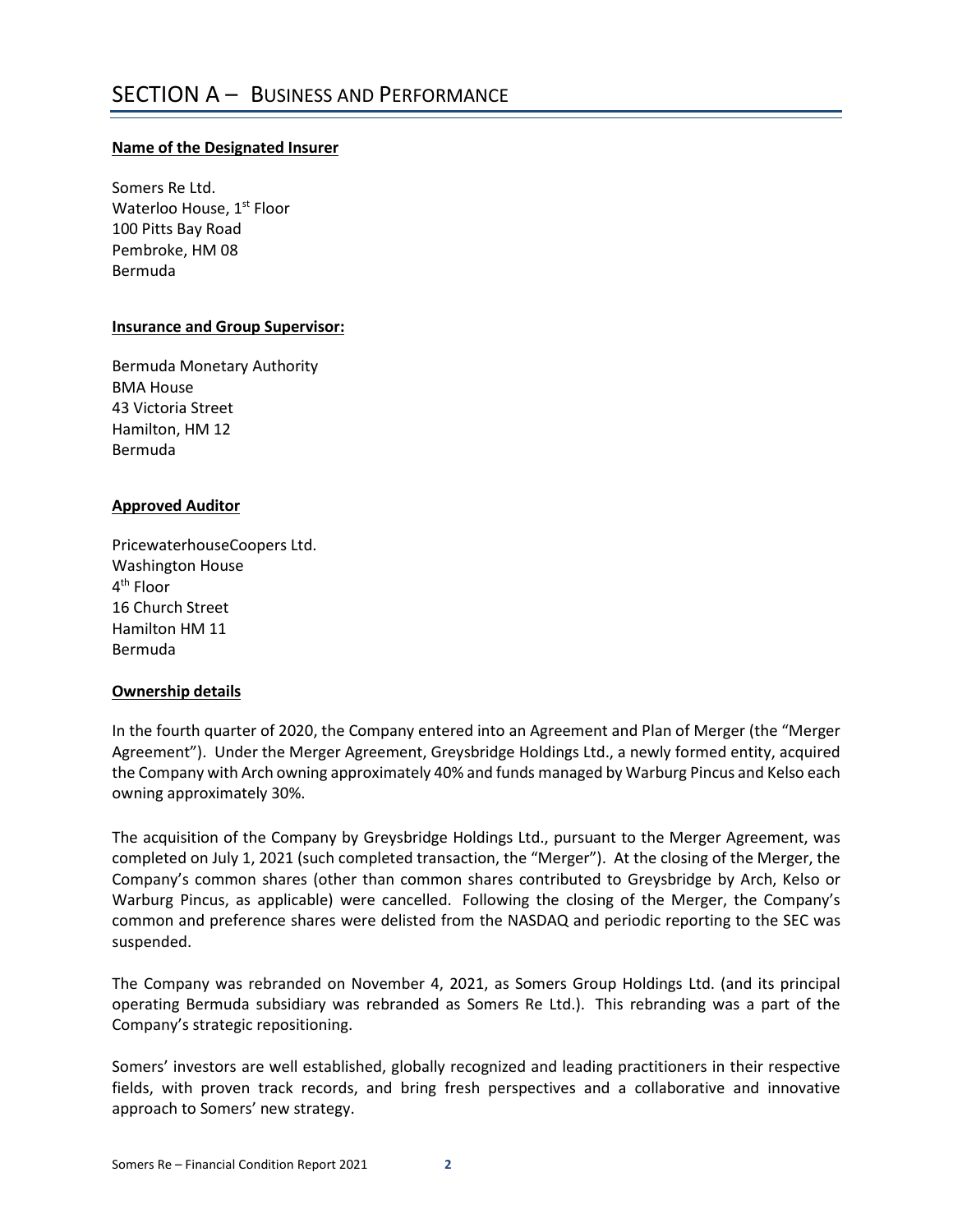All entities of the Group are 100% owned by their respective parent. Please refer to Appendix 1 for an overview of the corporate structure.

#### <span id="page-5-0"></span>**Insurance Business Written (figures provided are US GAAP)**

The Group writes insurance and reinsurance specialty lines on a worldwide basis. Product lines include: (i) casualty reinsurance; (ii) property catastrophe reinsurance; (iii) other specialty lines reinsurance (consisting of mortgage, other specialty lines, property excluding property catastrophe, marine and aviation and other lines); and (iv) insurance programs and coinsurance (consisting primarily of casualty, other specialty, and property excluding property catastrophe).

Gross premiums written were \$1,275.4 million for the year ended December 31, 2021 compared to \$728.5 million for the year ended December 31, 2020, an increase of \$546.9 million, or +75%. The increase is primarily driven by new agreements entered into as part of the Merger and the acquisition of Axeria during the year.

|                                                        |                                                                    | (Successor) | (Predecessor)                                                            |   | (Predecessor)                             |
|--------------------------------------------------------|--------------------------------------------------------------------|-------------|--------------------------------------------------------------------------|---|-------------------------------------------|
|                                                        | <b>Period From July</b><br>1, 2021 through<br>December 31,<br>2021 |             | <b>Period From</b><br><b>January 1, 2021</b><br>through June 30,<br>2021 |   | <b>Year Ended</b><br>December 31.<br>2020 |
| <b>Revenues</b>                                        |                                                                    |             |                                                                          |   |                                           |
| <b>Gross premiums written</b>                          | s                                                                  | 817,900     | s<br>457,465 \$                                                          |   | 728,546                                   |
| Gross premiums ceded                                   |                                                                    | (168, 050)  | (102, 763)                                                               |   | (190, 957)                                |
| Net premiums written                                   |                                                                    | 649,850     | 354,702                                                                  |   | 537,589                                   |
| Change in unearned premiums                            |                                                                    | (136, 745)  | (22, 733)                                                                |   | 22,762                                    |
| Net premiums earned                                    |                                                                    | 513,105     | 331,969                                                                  |   | 560,351                                   |
| Other underwriting income (loss)                       |                                                                    | 656         | 739                                                                      |   | 2,045                                     |
| Net investment income (loss)                           |                                                                    | 26,829      | 100,390                                                                  |   | 113,982                                   |
| <b>Total revenues</b>                                  |                                                                    | 540,590     | 433,098                                                                  |   | 676,378                                   |
|                                                        |                                                                    |             |                                                                          |   |                                           |
| <b>Expenses</b>                                        |                                                                    |             |                                                                          |   |                                           |
| Loss and loss adjustment expenses                      |                                                                    | (405, 296)  | (259, 042)                                                               |   | (440, 482)                                |
| <b>Acquisition expenses</b>                            |                                                                    | (96, 665)   | (77, 615)                                                                |   | (125, 541)                                |
| General and administrative expenses                    |                                                                    | (12, 488)   | (17,995)                                                                 |   | (28, 341)                                 |
| Interest expense                                       |                                                                    | (5,830)     | (5,823)                                                                  |   | (11, 647)                                 |
| Net foreign exchange gains (losses).                   |                                                                    | 2,541       | (341)                                                                    |   | (1, 387)                                  |
| Gain on bargain purchase, net of transaction costs     |                                                                    |             | 18,187                                                                   |   | (4,040)                                   |
| Amortization of intangible assets                      |                                                                    | (9,742)     | (898)                                                                    |   |                                           |
| <b>Total expenses</b>                                  |                                                                    | (527, 480)  | (343,527)                                                                |   | (611, 438)                                |
| Income (loss) before income taxes                      |                                                                    | 13,110      | 89,571                                                                   |   | 64,940                                    |
| Income tax benefit (expense)                           |                                                                    | (692)       | 353                                                                      |   | (26)                                      |
| Net income (loss) before preference dividends.         |                                                                    | 12,418      | 89,924                                                                   |   | 64,914                                    |
| Preference dividends                                   |                                                                    | (2,076)     | (2,088)                                                                  |   | (4, 402)                                  |
| Net income (loss) available to common shareholders. \$ |                                                                    | 10,342      | <b>S</b><br>87,836                                                       | s | 60,512                                    |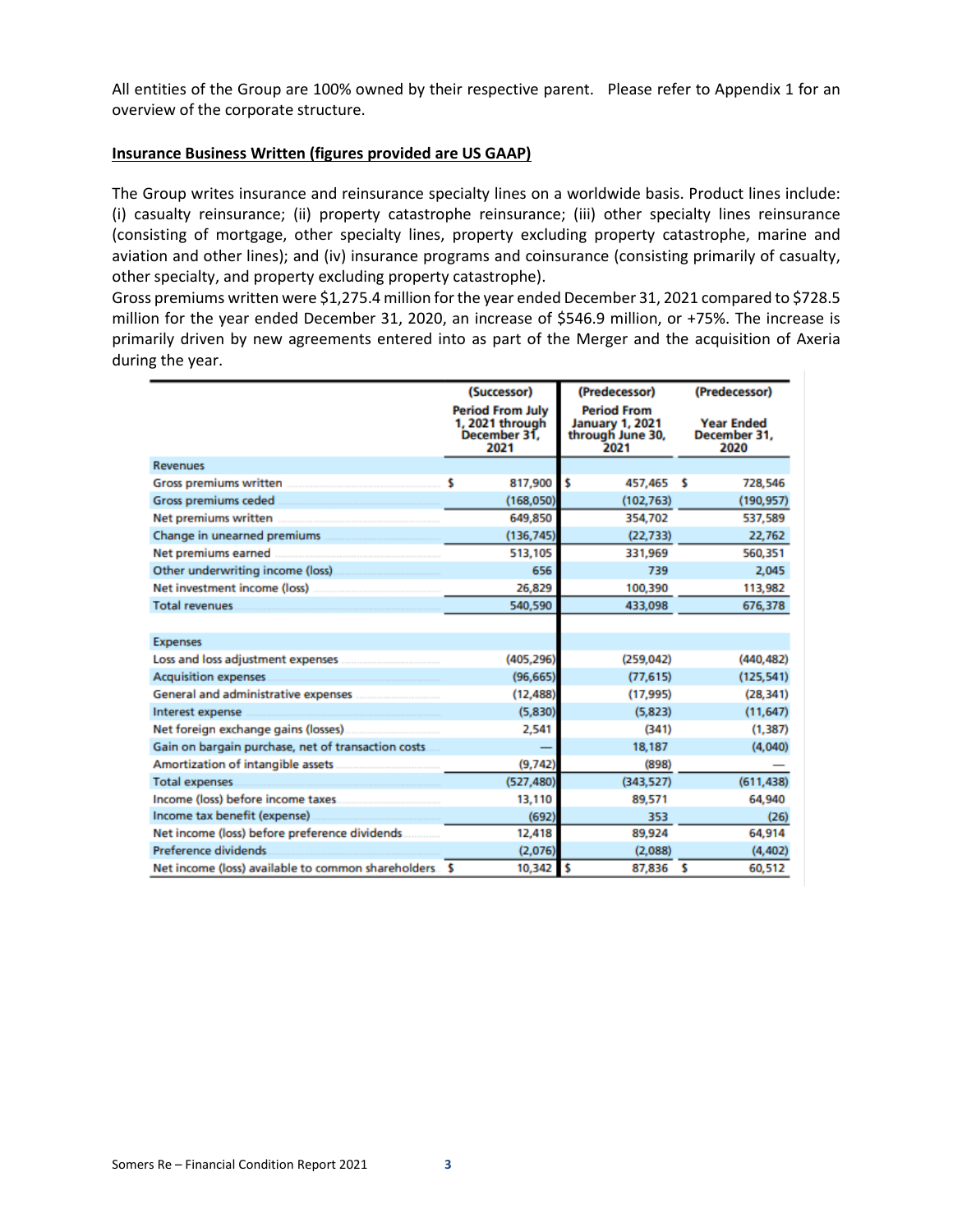## <span id="page-6-0"></span>**Investment Performance (figures provided are US GAAP)**

The components of our net investment income (loss) for the years ended 31 December 2021 and 2020 were as follows (in thousands):

|                                                    | 12 months ended | 12 months ended |
|----------------------------------------------------|-----------------|-----------------|
| (\$ in thousands)                                  | Dec 31, 2021    | Dec 31, 2020    |
| Interest Income                                    | 95,210          | 140,390         |
| Other Investment Expenses                          | (21, 364)       | (34,000)        |
| Net Interest Income                                | 73,846          | 106,390         |
| Net Realized Gains (Losses) on Investments         | (20, 762)       | 12,217          |
| Net Unrealized Gains (Losses) on Investments       | 84,479          | 7,412           |
| Investment Performance Fees - related parties      | (10, 344)       | (12,037)        |
| Net Investment Income (loss)                       | 127,219         | 113,982         |
| <b>Average Net Assets</b>                          | 2,388,084       | 2,103,031       |
| Net Interest Income yield on Average Net Assets    | 3.10%           | 5.10%           |
| Net Investment Income Return on Average Net Assets | 5.30%           | 5.40%           |

The investment performance for 2021 and 2020 is broken down into the following asset classes:

|                                                         | (Successor) |                                                    |     |                                                                           |   |                                          |  |                                           |
|---------------------------------------------------------|-------------|----------------------------------------------------|-----|---------------------------------------------------------------------------|---|------------------------------------------|--|-------------------------------------------|
|                                                         |             | Period From July 1, 2021 through December 31, 2021 |     |                                                                           |   |                                          |  |                                           |
|                                                         |             | <b>Net Interest</b><br>Income                      |     | <b>Net</b><br><b>Unrealized</b><br>Gains<br>(Losses)<br>(\$ in thousands) |   | <b>Net Realized</b><br>Gains<br>(Losses) |  | <b>Net</b><br>Investment<br>Income (Loss) |
| Net investment income (loss) by asset class:            |             |                                                    |     |                                                                           |   |                                          |  |                                           |
| Term loan investments.                                  |             | 20,776                                             | - 5 | $(2,378)$ \$                                                              |   | $(174)$ \$                               |  | 18,224                                    |
| Fixed maturities - available for sale (1)               |             | 20,355                                             |     |                                                                           |   | (7.122)                                  |  | 13,233                                    |
| <b>Short-term investments</b>                           |             | 15                                                 |     | 1                                                                         |   | 505                                      |  | 521                                       |
| Equities, fair value through net income (2)             |             | 395                                                |     | 5,545                                                                     |   | (4, 963)                                 |  | 977                                       |
| Other (3)                                               |             |                                                    |     | (358)                                                                     |   | 1,600                                    |  | 1,242                                     |
| Management fees and other investment<br><b>expenses</b> |             | (7, 368)                                           |     |                                                                           |   |                                          |  | (7, 368)                                  |
|                                                         |             | 33,987                                             |     | 2,810                                                                     | s | $(10, 154)$ \$                           |  | 26,829                                    |

(1) Net realized gains (losses) from the fixed maturities available for sale portfolio consists of realized gains and realized losses of \$1.2 million and \$8.3 million, respectively. Realized losses include an allowance fo

(2) Net interest income includes dividends for securities held in long and short positions.

(3) Other includes unrealized gains and unrealized losses for total return swaps.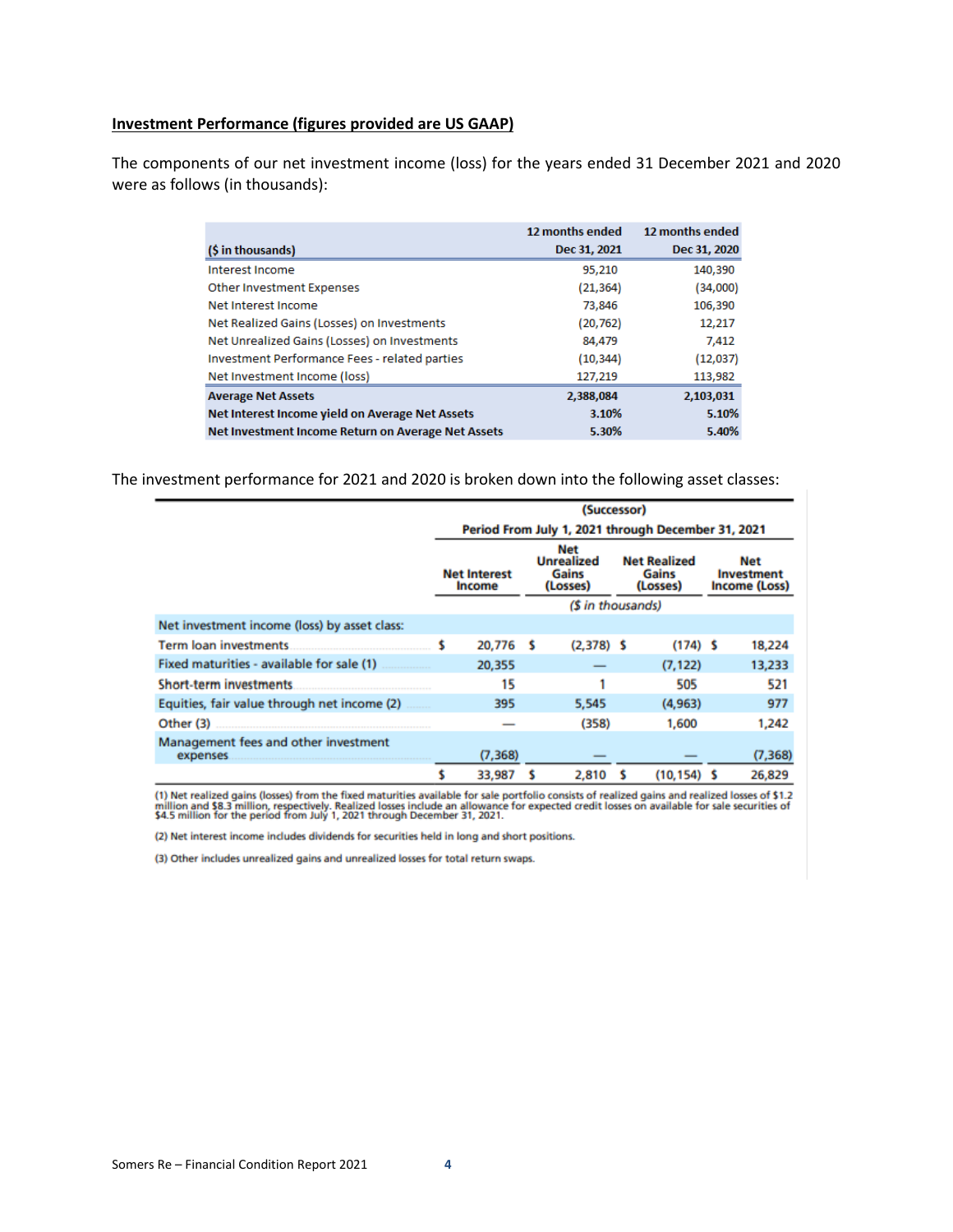|                                                  | (Predecessor)                                     |   |                                                      |                                          |                |  |                                           |
|--------------------------------------------------|---------------------------------------------------|---|------------------------------------------------------|------------------------------------------|----------------|--|-------------------------------------------|
|                                                  | Period From January 1, 2021 through June 30, 2021 |   |                                                      |                                          |                |  |                                           |
|                                                  | <b>Net Interest</b><br>Income                     |   | <b>Net</b><br><b>Unrealized</b><br>Gains<br>(Losses) | <b>Net Realized</b><br>Gains<br>(Losses) |                |  | <b>Net</b><br>Investment<br>Income (Loss) |
|                                                  |                                                   |   | (\$ in thousands)                                    |                                          |                |  |                                           |
| Net investment income (loss) by asset class:     |                                                   |   |                                                      |                                          |                |  |                                           |
| Term loan investments                            | 29,278 \$                                         |   | 35,168 \$                                            |                                          | $(16, 412)$ \$ |  | 48,034                                    |
| Fixed maturities - Fair value option.            | 18,599                                            |   | 20,318                                               |                                          | 9,435          |  | 48,352                                    |
|                                                  | 5,191                                             |   |                                                      |                                          | 2,614          |  | 7,805                                     |
| Short-term investments.                          | 299                                               |   | (100)                                                |                                          | (71)           |  | 128                                       |
| Equities (2)                                     | 236                                               |   | 4,800                                                |                                          | 110            |  | 5.146                                     |
| Equities, fair value through net income (2)      | 66                                                |   | 19,846                                               |                                          | (8, 110)       |  | 11,802                                    |
| Other (3)                                        |                                                   |   | 1,637                                                |                                          | 1,826          |  | 3,463                                     |
| Management fees and other investment<br>expenses | (13, 810)                                         |   |                                                      |                                          |                |  | (13, 810)                                 |
| Investment performance fees - related parties.   |                                                   |   |                                                      |                                          |                |  | (10, 530)                                 |
|                                                  | 39,859                                            | s | 81,669                                               | s                                        | $(10,608)$ \$  |  | 100,390                                   |

(1) Net realized gains (losses) from the fixed maturities available for sale portfolio consists of realized gains and realized losses of \$3.8 million and \$1.2 million, respectively. Realized losses include an allowance for

r.

(2) Net interest income includes dividends for securities held in long and short positions.

(3) Other includes unrealized gains and unrealized losses for total return swaps.

|                                                  |    | (Predecessor)                        |   |                                                      |   |                                          |   |                                           |
|--------------------------------------------------|----|--------------------------------------|---|------------------------------------------------------|---|------------------------------------------|---|-------------------------------------------|
|                                                  |    | Year Ended December 31, 2020         |   |                                                      |   |                                          |   |                                           |
|                                                  |    | <b>Net Interest</b><br><b>Income</b> |   | <b>Net</b><br><b>Unrealized</b><br>Gains<br>(Losses) |   | <b>Net Realized</b><br>Gains<br>(Losses) |   | <b>Net</b><br>Investment<br>Income (Loss) |
|                                                  |    |                                      |   | (\$ in thousands)                                    |   |                                          |   |                                           |
| Net investment income (loss) by asset class:     |    |                                      |   |                                                      |   |                                          |   |                                           |
| Term loan investments.                           | s  | 76,157                               | s | 11,821                                               | s | $(16, 495)$ \$                           |   | 71,483                                    |
| Fixed maturities - Fair value option             |    | 42,431                               |   | (5,834)                                              |   | 12,563                                   |   | 49,160                                    |
|                                                  |    | 13,805                               |   |                                                      |   | 10,624                                   |   | 24,429                                    |
| Short-term investments                           |    | 5,377                                |   | 46                                                   |   | 580                                      |   | 6,003                                     |
|                                                  |    |                                      |   | 11,042                                               |   | 198                                      |   | 11,240                                    |
| Equities, fair value through net income (2)      |    | 951                                  |   | (5,602)                                              |   | (1, 149)                                 |   | (5,800)                                   |
| <b>Other investments</b>                         |    | 1,669                                |   | (1,788)                                              |   | 5,521                                    |   | 5,402                                     |
| Other (3)                                        |    |                                      |   | (2,273)                                              |   | 375                                      |   | (1,898)                                   |
| Management fees and other investment<br>expenses |    | (34,000)                             |   |                                                      |   |                                          |   | (34,000)                                  |
| Investment performance fees - related parties.   |    |                                      |   |                                                      |   |                                          |   | (12,037)                                  |
|                                                  | \$ | 106,390                              | s | 7,412                                                | s | 12,217                                   | s | 113,982                                   |

(1) Net realized gains (losses) from the fixed maturities available for sale portfolio consists of realized gains and realized losses of \$14.6 million and \$4.0 million, respectively. Realized losses include an allowance fo

(2) Net interest income includes dividends for securities held in long and short positions.

(3) Other includes unrealized gains and unrealized losses for total return swaps.

Net investment income was \$127.2 million for the year ended December 31, 2021 compared to net investment income of \$114.0 million in the prior year, an increase of \$13.2 million. For the year ended December 31, 2021, the net investment income return on average net assets was 5.3% as compared to 5.4% in the prior year.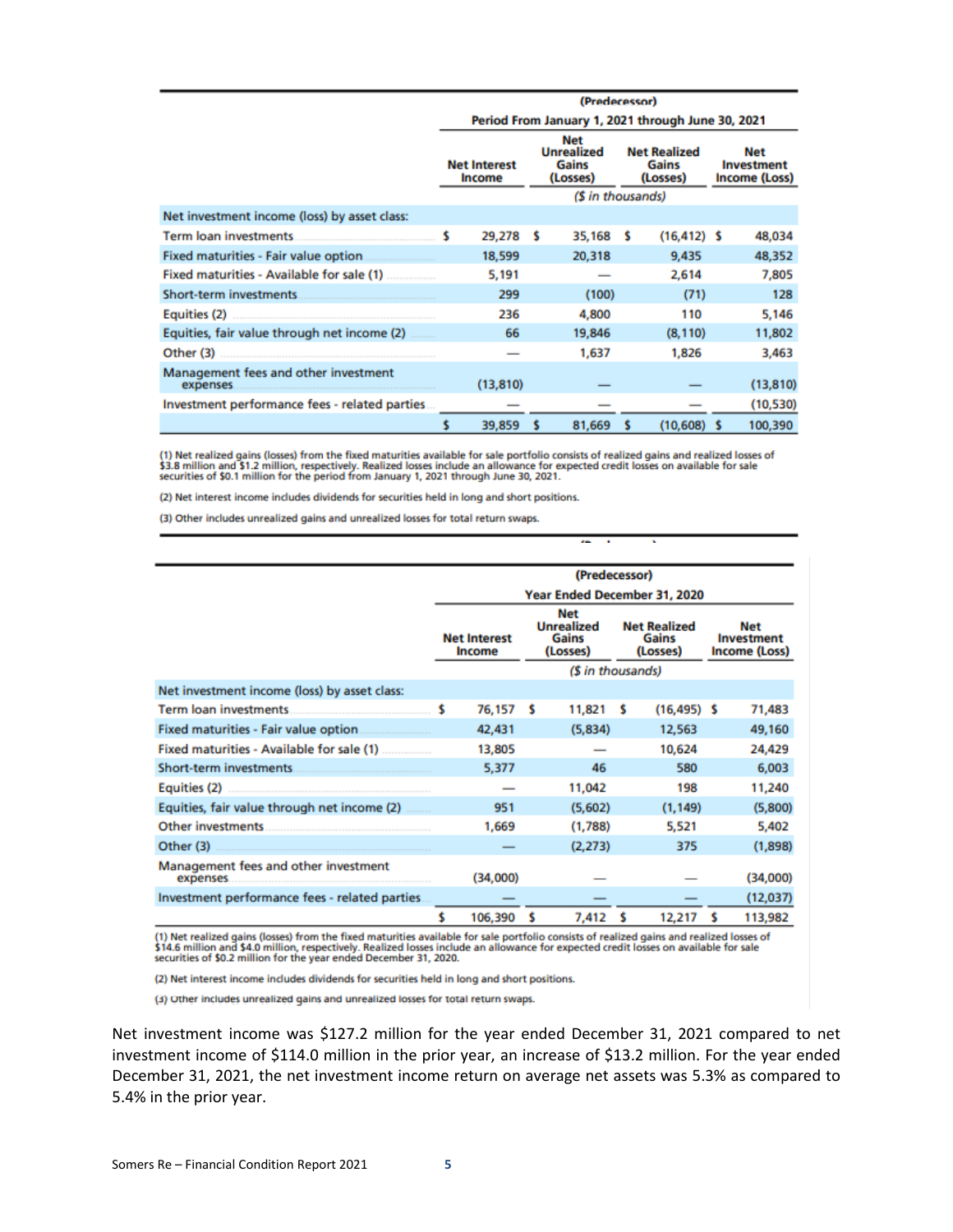Net investment income for the year ended December 31, 2021 included net interest income of \$73.8 million, which decreased 30.6% from the prior year. The net interest income decrease over the prior year reflected a gradual shift to higher rated investments in our non-investment grade portfolio, the removal of the use of leverage in the investment portfolio, and the paydown of the existing Bank of America facility. Additionally, net realized and unrealized gains of \$63.7 million contributed to net investment income.

# <span id="page-8-0"></span>**Material Income & Expenses (figures provided are US GAAP)**

The following table summarizes the Group's revenues and expenses for 2021 and 2020.

|                                                        | (Successor)                                                        | (Predecessor)                                                            | (Predecessor)                             |
|--------------------------------------------------------|--------------------------------------------------------------------|--------------------------------------------------------------------------|-------------------------------------------|
|                                                        | <b>Period From July</b><br>1, 2021 through<br>December 31.<br>2021 | <b>Period From</b><br><b>January 1, 2021</b><br>through June 30,<br>2021 | <b>Year Ended</b><br>December 31.<br>2020 |
| <b>Revenues</b>                                        |                                                                    |                                                                          |                                           |
| <b>Gross premiums written</b>                          | \$<br>817,900                                                      | s<br>457,465 \$                                                          | 728,546                                   |
| <b>Gross premiums ceded</b>                            | (168,050)                                                          | (102, 763)                                                               | (190, 957)                                |
| Net premiums written                                   | 649,850                                                            | 354,702                                                                  | 537,589                                   |
| Change in unearned premiums                            | (136, 745)                                                         | (22, 733)                                                                | 22,762                                    |
| Net premiums earned                                    | 513,105                                                            | 331,969                                                                  | 560,351                                   |
| Other underwriting income (loss).                      | 656                                                                | 739                                                                      | 2,045                                     |
| Net investment income (loss)                           | 26,829                                                             | 100,390                                                                  | 113,982                                   |
| <b>Total revenues</b>                                  | 540,590                                                            | 433,098                                                                  | 676,378                                   |
|                                                        |                                                                    |                                                                          |                                           |
| <b>Expenses</b>                                        |                                                                    |                                                                          |                                           |
| Loss and loss adjustment expenses                      | (405, 296)                                                         | (259, 042)                                                               | (440, 482)                                |
| <b>Acquisition expenses</b>                            | (96, 665)                                                          | (77.615)                                                                 | (125, 541)                                |
| <b>General and administrative expenses</b>             | (12, 488)                                                          | (17,995)                                                                 | (28, 341)                                 |
| Interest expense                                       | (5,830)                                                            | (5, 823)                                                                 | (11, 647)                                 |
| Net foreign exchange gains (losses).                   | 2,541                                                              | (341)                                                                    | (1, 387)                                  |
| Gain on bargain purchase, net of transaction costs     |                                                                    | 18,187                                                                   | (4,040)                                   |
| <b>Amortization of intangible assets</b>               | (9,742)                                                            | (898)                                                                    |                                           |
| <b>Total expenses</b>                                  | (527, 480)                                                         | (343,527)                                                                | (611, 438)                                |
| Income (loss) before income taxes.                     | 13,110                                                             | 89,571                                                                   | 64,940                                    |
| Income tax benefit (expense)                           | (692)                                                              | 353                                                                      | (26)                                      |
| Net income (loss) before preference dividends.         | 12,418                                                             | 89,924                                                                   | 64,914                                    |
| Preference dividends                                   | (2,076)                                                            | (2.088)                                                                  | (4, 402)                                  |
| Net income (loss) available to common shareholders. \$ | 10,342                                                             | ı\$<br>87,836 \$                                                         | 60,512                                    |

#### <span id="page-8-1"></span>**Any other material information**

In the fourth quarter of 2020, the Company entered into an Agreement and Plan of Merger (the "Merger Agreement"). Under the Merger Agreement, Greysbridge Holdings Ltd., a newly formed entity, acquired the Company with Arch owning approximately 40% and funds managed by Warburg Pincus and Kelso each owning approximately 30%.

The acquisition of the Company by Greysbridge Holdings Ltd., pursuant to the Merger Agreement, was completed on July 1, 2021 (such completed transaction, the "Merger"). At the closing of the Merger, the Company's common shares (other than common shares contributed to Greysbridge by Arch, Kelso or Warburg Pincus, as applicable) were cancelled. Following the closing of the Merger, the Company's common and preference shares were delisted from the NASDAQ and periodic reporting to the SEC was suspended.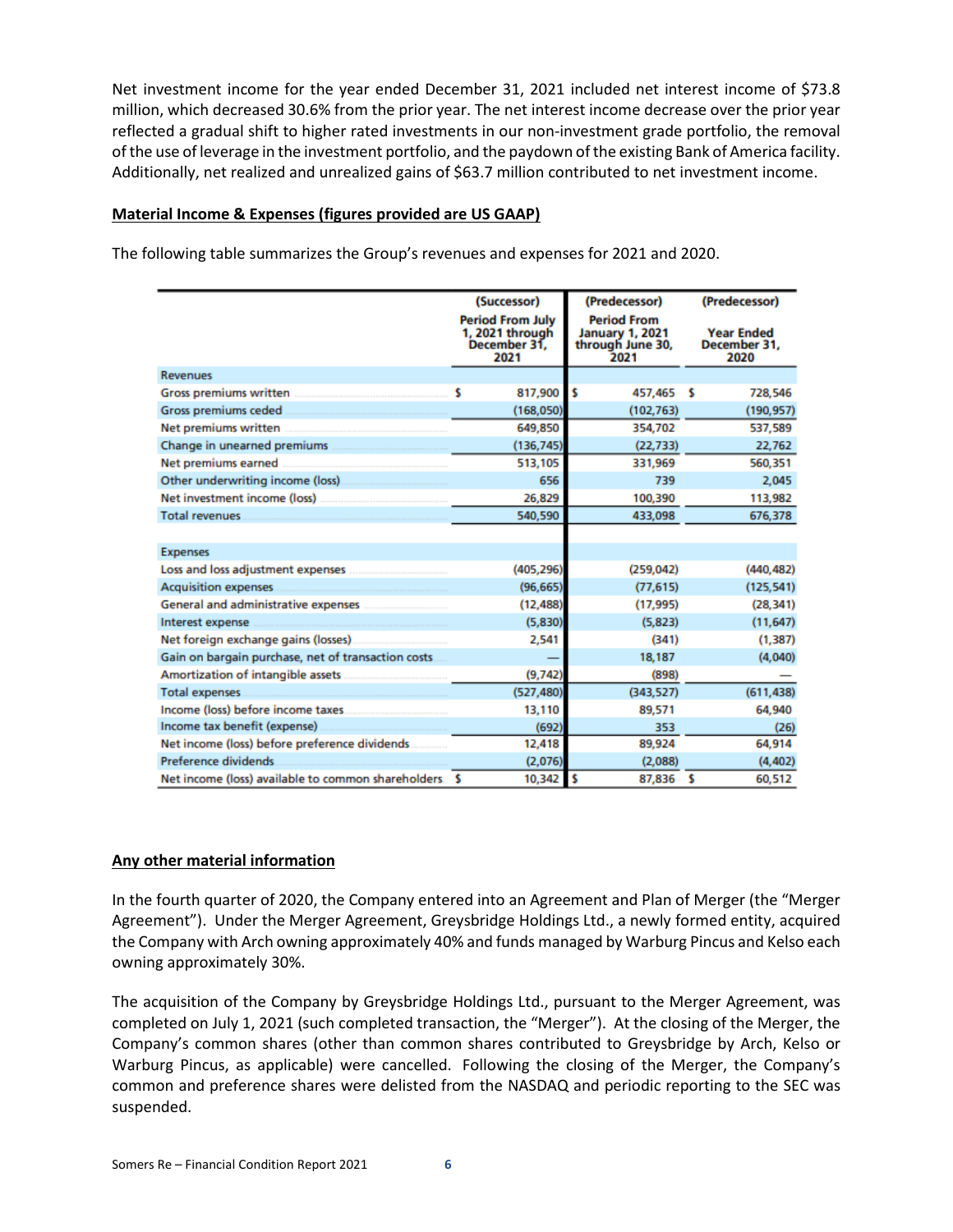Following the completion of the Merger, the Group revised its strategy and commenced its transition from a publicly traded total return reinsurer to a privately held, more traditional reinsurer focused on creating shareholder value throughout the cycle.

The Company was rebranded on November 4, 2021, as Somers Group Holdings Ltd. (and its principal operating Bermuda subsidiary was rebranded as Somers Re Ltd.). This rebranding was a part of the Group's strategic repositioning.

There is no other material information about the Group's business and performance that has not been included above.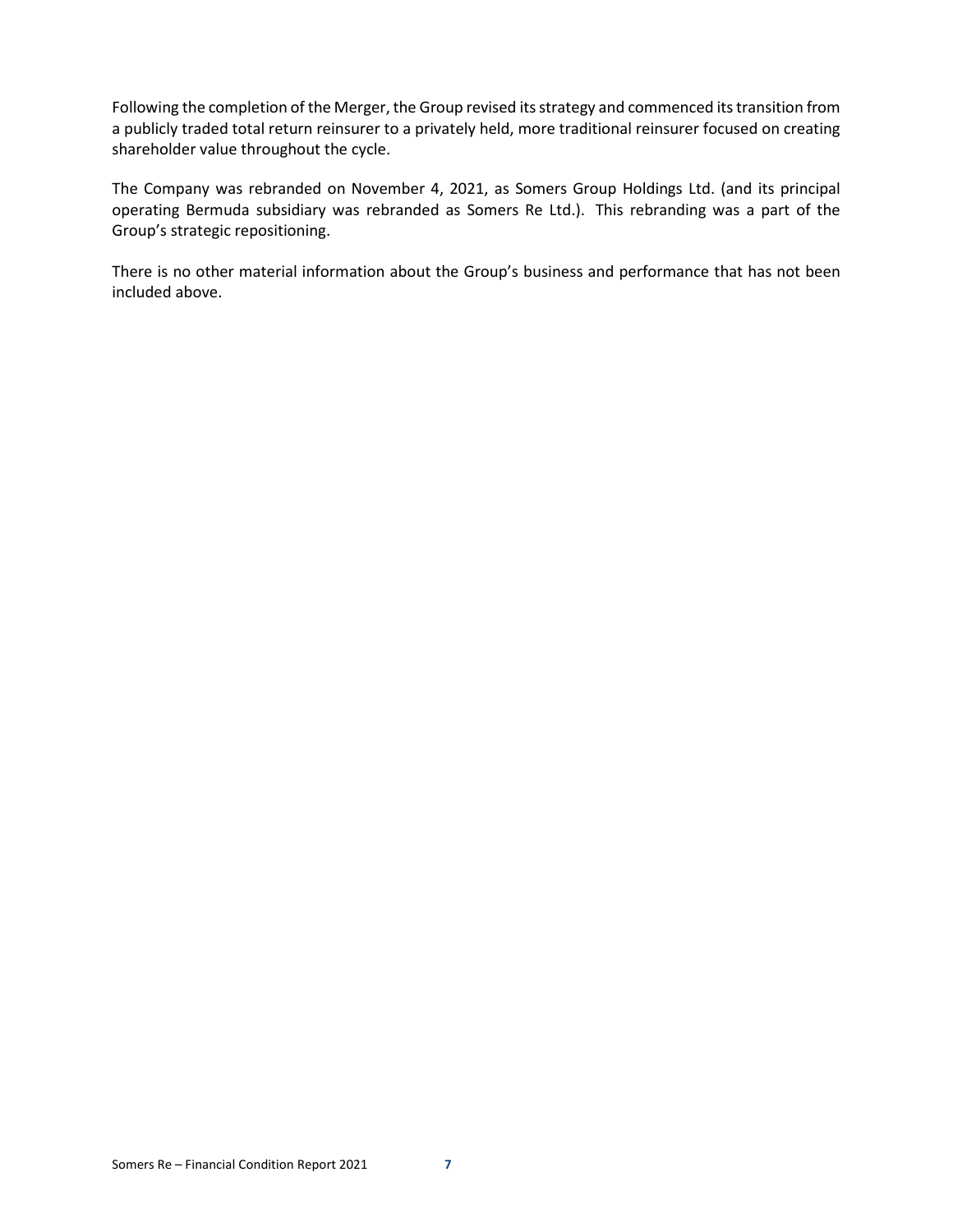# <span id="page-10-1"></span><span id="page-10-0"></span>**Board and Senior Executives**

Somers maintains an effective system of governance, which provides for sound and prudent management of the integrated operations. Somers has designed its system of governance to achieve an adequately transparent organizational structure that has well-defined, clear, consistent and documented lines of responsibility across the Group, as well as ensuring personnel have the skills, knowledge and expertise necessary to properly discharge their assigned responsibilities. This allows Somers to establish and maintain processes to achieve effective internal reporting and communication of information at all relevant levels within the integrated operations.

Somers is managed under the direction of seven directors. The Board is responsible for ensuring that there is an appropriate business strategy, effective governance, appropriate financial resources and adequate internal controls. Reporting to the Board of Directors for SRL are the following committees:

- 1. Audit Committee
- 2. Investment Committee
- 3. Risk,Governance and Compliance Committee
- 4. Underwriting Committee

Each committee has a charter which identifies the scope, authority and responsibilities of the committee. The committees report to the SRL Board which in turn reports to the SGHL Board. There are no committees are the SGHL level.

# <span id="page-10-2"></span>**Fitness and Propriety Requirements**

The Board identifies individuals qualified to become Board members and recommends to the Board the nominees for directorship. All prospective employees undergo a diligence and interview process by members of the Somers executive management team. In addition, new Csuite hires require approval by the Board. An annual performance management process is undertaken in accordance with established policies approved by the Board.

The composition of the Board is consistent at both the Group and SRL level. Board and senior executives are outlined below:

# **Board**

# **Maamoun Rajeh, Director.**

Maamoun Rajeh is the Chairman and Chief Executive Officer of Arch Worldwide Reinsurance Group. Previously, he was the Chairman and Chief Executive Officer of Arch Reinsurance Ltd., a position he held beginning in July 2014. Maamoun joined Arch Reinsurance Ltd. in 2001 as an underwriter and was ultimately promoted to Chief Underwriting Officer in November 2005. While maintaining that role, he also served as President and Chief Executive Officer of Arch Reinsurance Europe from October 2012 to July 2014. Prior to Arch, Maamoun served as Assistant Vice President at HartRe, a subsidiary of The Hartford Financial Services Group, Inc. and as an underwriter at F&G Re. Maamoun has a B.S. from The Wharton School of Business of the University of Pennsylvania.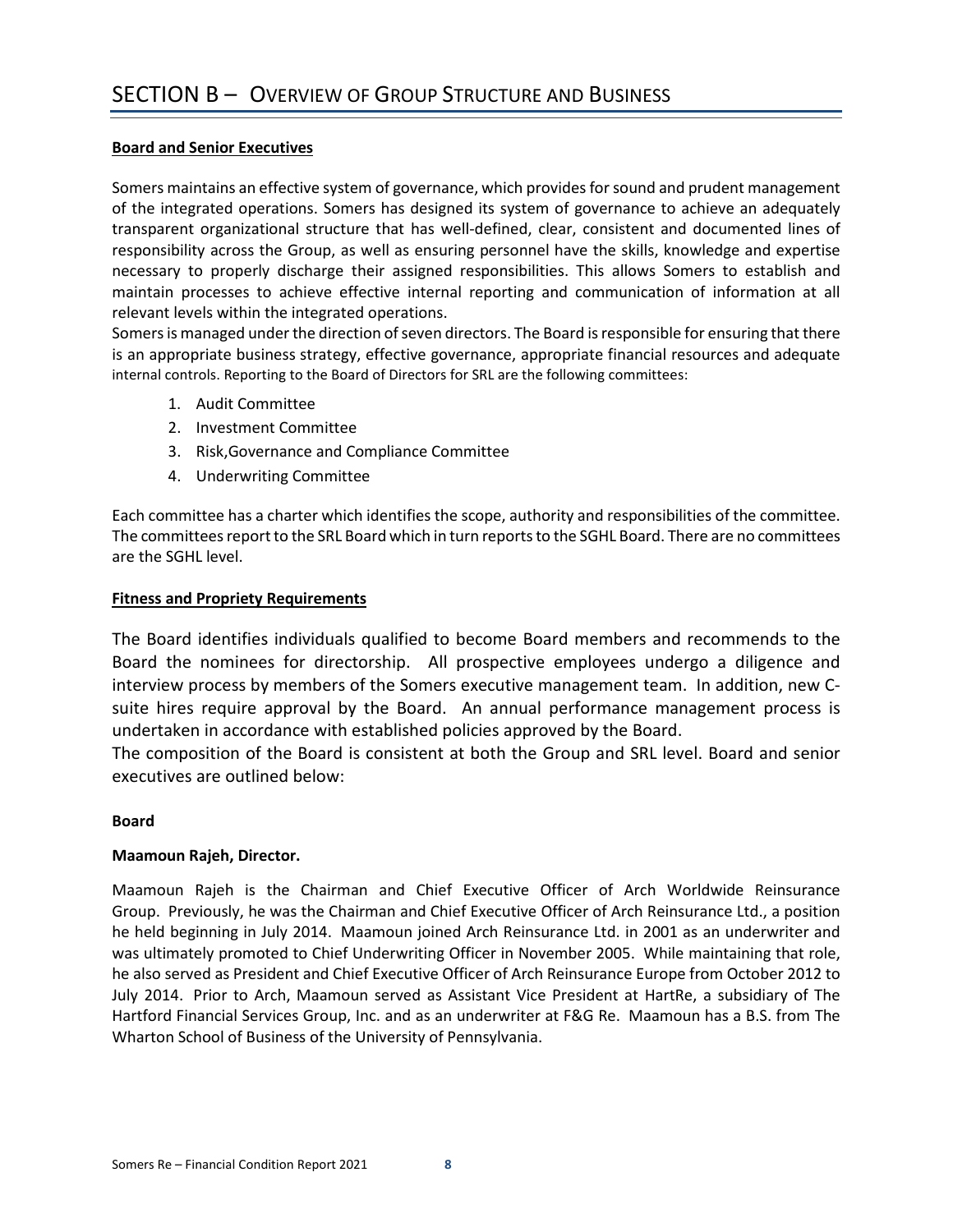We believe Mr. Rajeh's qualifications to serve on our board of directors include his many years of executive-level reinsurance industry leadership and his deep reinsurance industry underwriting experience.

# **Nicolas Papadopoulo, Director.**

Nicolas Papadopoulo is the President and Chief Underwriting Officer of Arch Capital Group Ltd. and Chief Executive Officer of Arch Worldwide Insurance Group. From July 2014 to September 2017, he served as the Chief Executive Officer of Arch Reinsurance Group at Arch. He also serves as a member of Arch's Executive Strategy Committee. From November 2005 to July 2014, he served as President and Chief Executive Officer of Arch Reinsurance Ltd. From October 2004 to November 2005, Nicolas served as Chief Underwriting Officer of Arch Reinsurance Ltd. He joined Arch Reinsurance Ltd. in December 2001 as a Senior Property Underwriter.

Prior to his time at Arch, and commencing in 1990, Nicolas held various positions at Sorema N.A. Reinsurance Group, a subsidiary of Groupama, including Executive Vice President, and held the role of Chief Underwriting Officer beginning in 1997. Prior to 1990, Nicolas was an insurance examiner with the Ministry of Finance, Insurance Department, in France.

Nicolas graduated from École Polytechnique in France and École Nationale de la Statistique et de l'Administration Economique in France with a master's degree in statistics. He is also a member of the International Actuarial Association and a Fellow at the French Actuarial Society.

Somers believes Mr. Papadopoulo's qualifications to serve on Somers' board of directors include his many years of executive-level reinsurance industry leadership, his deep insurance and reinsurance industry underwriting experience, as well as his actuarial expertise.

# **Jerome Halgan, Director.**

Mr. Halgan was appointed Chief Executive Officer of Arch Reinsurance Ltd. in January 2018. He joined Arch in 2009 as Senior Underwriter with Arch Reinsurance Ltd. in Bermuda before being promoted to Chief Underwriting Officer in June 2012. Jerome was then President of Arch Reinsurance Company in August 2014, a position he held until January 2016. He was then named Chairman, President and Chief Executive Officer of Arch Reinsurance Company before assuming his current role. Prior to Arch, Jerome worked with the Berkshire Hathaway Reinsurance Group as Vice President from 2001 to 2009 and with Sorema N.A. Reinsurance Group from 1996 to 2001 with responsibilities within property underwriting and business analysis. Jerome holds a Master of Business Administration from the NYU Stern School of Business and an engineering degree from the École Supérieure d'Électricité in France.

We believe Mr. Halgan's qualifications to serve on our board of directors include his many years of executive-level reinsurance industry leadership and his deep reinsurance industry underwriting experience.

# **Steve Dutton, Director**

Mr. Dutton is an Investment Partner at Kelso. Steve joined Kelso in 2006 and spent the preceding two years in the investment banking division of Bear Stearns & Co. Inc.

Steve is primarily focused on investments in the financial services and services sectors. He is currently a director of American Beacon, J.S. Held, Newport Group, Premia Re and Risk Strategies. He was also formerly a director of Oasis Outsourcing. Steve was also active in Kelso's past investments in Third Point Re, Harbor Community Bank, PSAV, Sandler O'Neill + Partners and Wilton Re.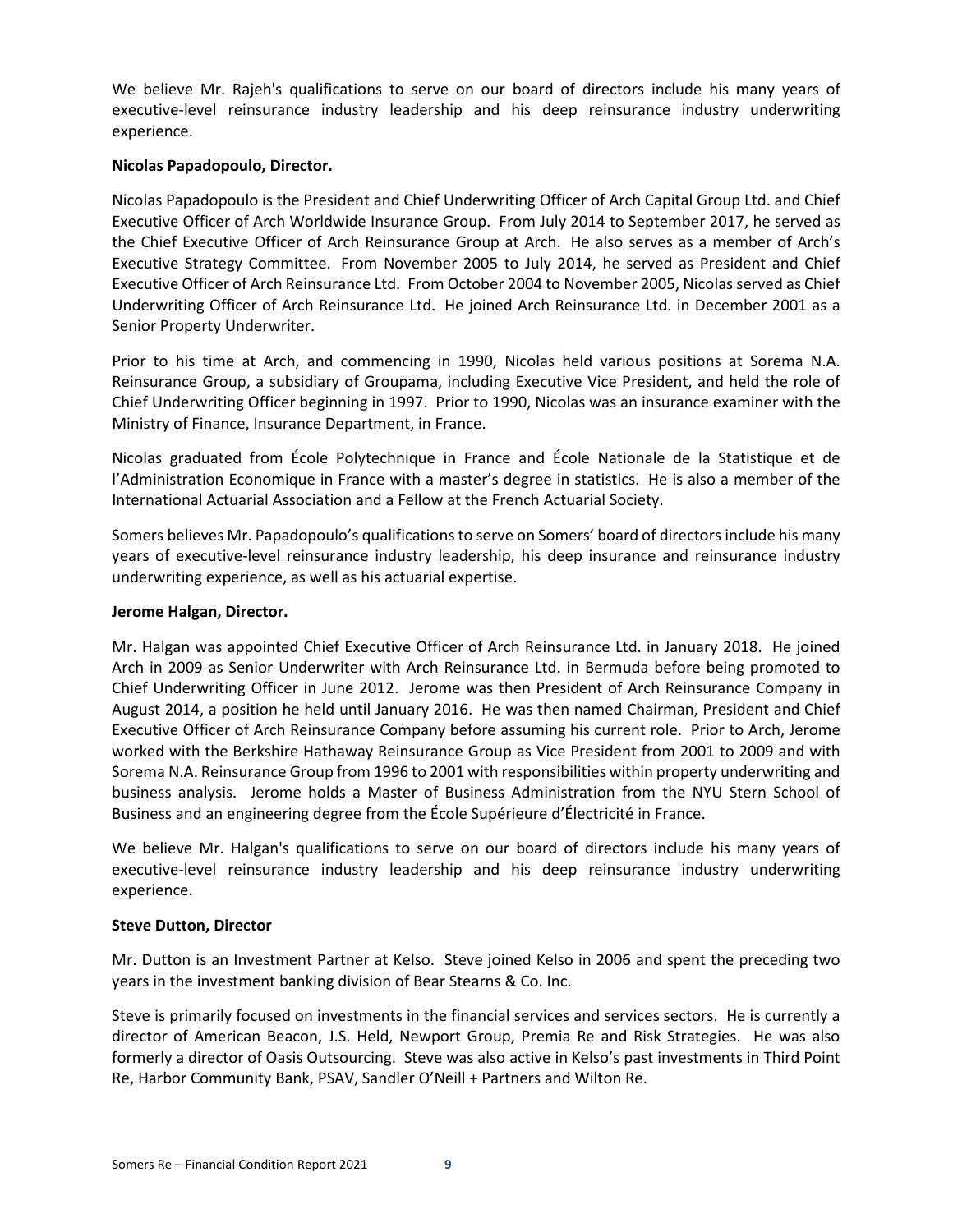Steve received a B.S. in Commerce with Distinction from the McIntire School of Commerce at the University of Virginia in 2004. He is currently a member of the Advisory Board of Champions for Quality Education, a New York-based non-profit organization.

We believe Mr. Dutton's qualifications to serve on our board of directors include his many years of investment and company management and his familiarity with the Bermuda market.

#### **Chris Collins, Director**

Mr. Collins is an Investment Partner with Kelso and a member of Kelso's Management Committee. Chris joined Kelso in 2001 and was also previously an Analyst at Stonington Partners for three years.

Chris leads Kelso's financial services practice and also focuses on investments in the services sector. He is currently a director of American Beacon, Augusta Sportswear, J.S. Held, Newport Group, Premia Re, Renfro and Risk Strategies. Past directorships include Cronos, Harbor Community Bank, Oasis Outsourcing, Oceana Therapeutics, PSAV and Wilton Re. Chris was also active in Kelso's past investments, including Eagle Bulk Shipping, Overwatch Systems and Sandler O'Neill + Partners.

Chris received an M.B.A. from the Stanford Graduate School of Business in 2001 and received a B.A. in English with honors from Duke University in 1996. He is currently a Trustee of the Brunswick School in Greenwich and a member of the Board of Trustees of Greenwich Youth Lacrosse.

We believe Mr. Collins' qualifications to serve on our board of directors include his many years of investment and company management and his familiarity with the Bermuda market.

#### **Michael Thompson, Director**

Mr. Thompson is a Managing Director with Warburg Pincus and based in London. He joined Warburg Pincus in 2019 and focuses on special situations investments in the financial services sector. Prior to joining Warburg Pincus, Michael was a Managing Director at Och-Ziff Capital in the Private Investments Group investing across the capital structure in opportunistic credit and equity investments across private and public markets. Previously, Michael worked in Leveraged Finance and Mergers & Acquisitions roles at Merrill Lynch in London. He holds a B.A. in Economics from the University of Manchester and a M.A. in Corporate Strategy and Governance from the Nottingham University Business School.

We believe Mr. Thompon's qualifications to serve on our board of directors include his deep management and investment experience, and his expertise in financial services.

#### **Nick Lee, Director**

Mr. Lee is a Vice President with Warburg Pincus. Nick is based in London and joined Warburg Pincus in 2019. He focuses on financial services and special situations investments. Prior to joining Warburg Pincus, Nick worked in Apollo Global Management's Principal Finance Group and Gleacher Shacklock's Restructuring Group. He holds a B.A. in Economics from the University of Cambridge.

We believe Mr. Lee is appropriately qualified to serve on our board of directors.

#### **Senior Executives**

**Liz Cunningham, Chief Executive Officer.** Ms. Cunningham has served as Chief Executive Officer since November 2021, after previously serving in the role of Chief Risk Officer for Watford (joined in January 2020). Ms. Cunningham has 20 years of experience in the insurance and reinsurance industry, with a focus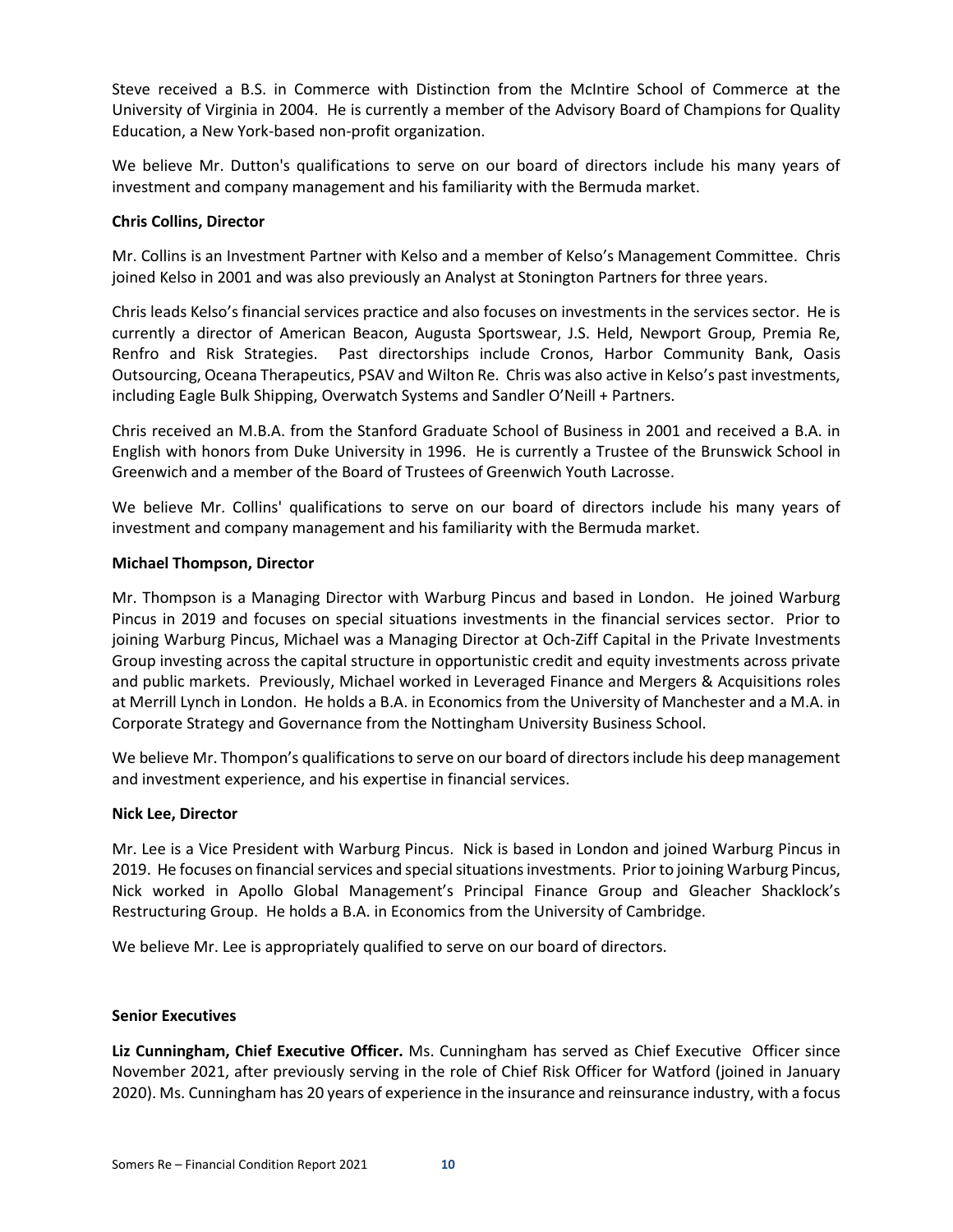on risk management. From 2016 to 2019 she served as the Chief Risk Officer for Nautilus Indemnity Holdings Ltd. and its subsidiaries. Prior to joining Nautilus, Ms. Cunningham was a partner at Deloitte and led the Actuarial, Risk and Analytics practice across Bermuda and the Caribbean region. Ms. Cunningham provided actuarial, risk and consulting services to insurance and reinsurance clients writing property, casualty and specialty coverages across the globe. From 2006 to 2009, Ms. Cunningham worked as a Financial Risk Manager in the Insurance & Investments division of Scottish Widows, part of Lloyds Banking Group in the U.K. She started her career in 2003 as an actuarial consultant with PwC. Ms. Cunningham holds a Bachelor of Science (Honours) in Actuarial Mathematics and Statistics from Heriot Watt University and a MBA from Edinburgh Business School. She is a Fellow of the Institute and Faculty of Actuaries (U.K.) and a Chartered Enterprise Risk Actuary.

**Sioned Butler, Chief Financial Officer.** Ms. Butler originally joined Watford in June 2017 as Financial Controller. She has served as Chief Financial Officer since November 2021. She has over 15 years of experience in public accounting and reinsurance. From 2010 to 2017, she was a Senior Manager at KPMG in Bermuda providing audit and advisory services to insurance and reinsurance clients. Sioned is a Chartered Professional Accountant, Chartered Accountant and a Fellow of the Institute of Chartered Accountants in England and Wales (U.K.). She holds a Master of Engineering (with Honors) in Civil and Environmental Engineering from Cardiff University.

**Cherry Chung, Head of Risk.** Ms. Chung joined in January 2022 as Head of Risk. She has 20 years of international insurance and reinsurance experience specializing in capital modelling. From 2014 to 2022, she worked in the actuarial team at Oil Management Services Ltd. which services insurance companies in Bermuda. Prior to relocating to Bermuda, she worked at Talbot Underwriting Ltd., Allianz Global Corporate & Specialty and the Financial Service Authority in the United Kingdom. She commenced her actuarial career in 2001 as a consultant in Toronto. Cherry is an Associate in Risk Management (ARM), an Associate in Reinsurance (ARe) and holds a Bachelor of Mathematics (Honors) majoring in Actuarial Science with a minor in Statistics from University of Waterloo in Canada.

# <span id="page-13-0"></span>**Remuneration**

When Somers established its remuneration programs, consideration was given to whether such programs align the interests of Somers' directors and officers with those of Somers' shareholders and whether such programs encourage unnecessary or excessive risk taking. Annual cash bonus awards focus on achievement of annual goals as well as both corporate performance measures and the executive officer's individual performance and are at the discretion of the Board. Somers believes its compensation philosophy and programs encourage employees to strive to achieve both short- and long-term goals that are important to Somers' success and building shareholder value, without promoting unnecessary or excessive risk taking. Somers reviews its compensation policies and practices periodically to determine whether such policies and practices are appropriate in light of Somers' risk management objectives.

# *Directors*

Prior July 1, 2021, the Group paid cash retainers to our independent directorsfor their service as members of the board of directors and any committees thereof. Somers did not pay any cash or equity compensation to the non-independent directors.

Post July 1, 2021, Somers did not pay the new Board of Directors any cash compensation during the year ended 31 December 2021.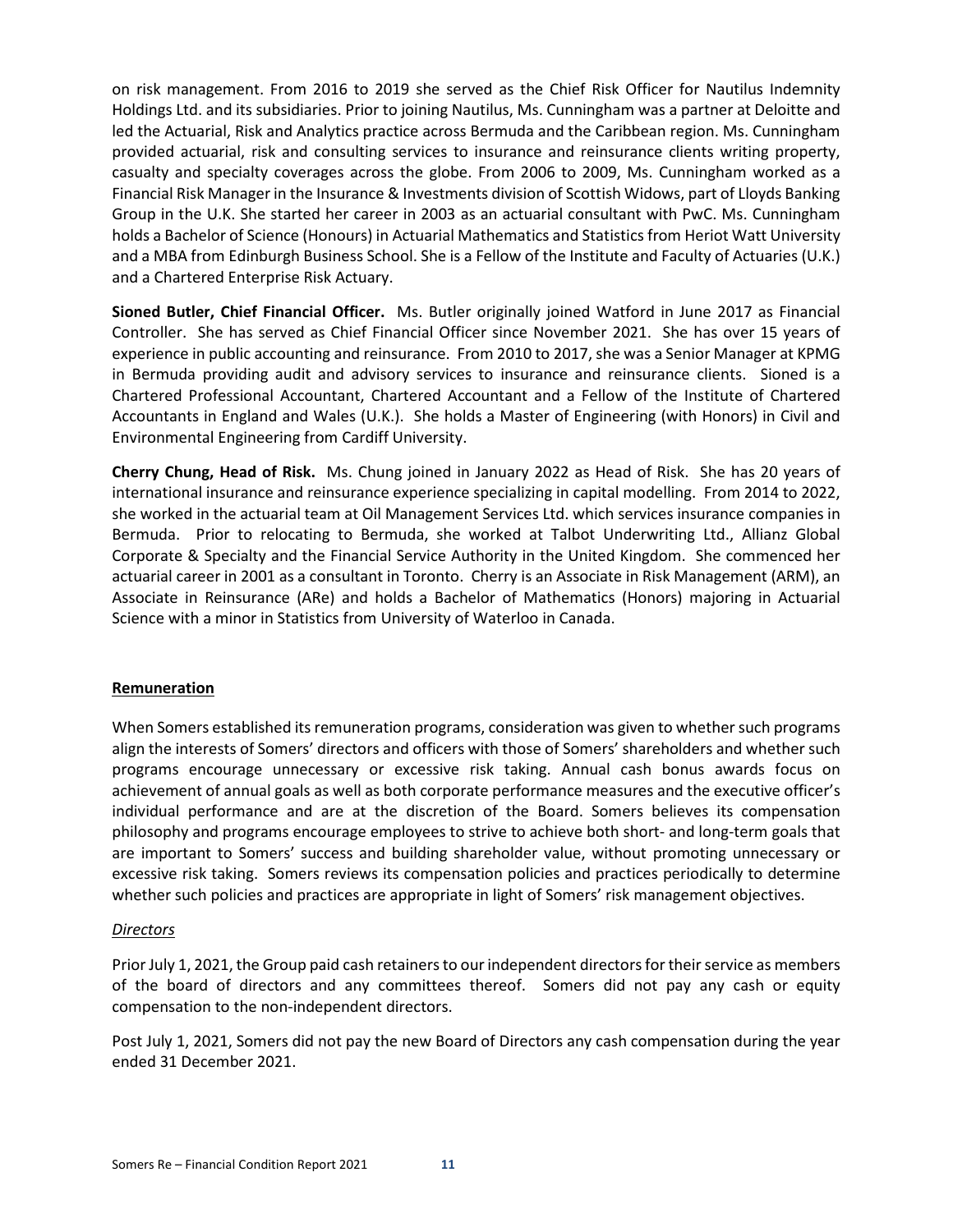All directors were reimbursed for reasonable out-of-pocket expenses incurred for their service as members of the Board of Directors and any committees of the Board of Directors.

# *Executives*

For the year ended 31 December 2021, Watford's executive officers were paid a base salary, an annual performance-based bonus which varies with the individuals' performance, and pension and other benefits. Such amounts are approved by the Board.

Somers offers a retirement plan to all employees (including our named executive officers) for retirement savings. The plan qualifies under both the IRS regulations related to 401(k) plans for employees who are U.S. taxpayers and under the Bermuda pension regulations for non-U.S. employees. Under this plan, employees are allowed to defer and invest up to 100% of their cash earnings, subject to the maximum 401(k) contribution amount (which, in 2021, was \$19,500 for those under 50 years of age and \$26,000 for those 50 years of age or older). Contributions can be invested in a diversified selection of mutual funds.

#### <span id="page-14-0"></span>**Material transactions with shareholder controllers**

Arch Reinsurance Ltd. ("ARL") is party to certain quota share agreements with one or more of Somers' operating subsidiaries.

In addition, SGHL has a long-term services agreement with Arch Investment Management Ltd ("AIM") to manage a portion of our investment grade portfolio.

#### <span id="page-14-1"></span>**Risk Management and Solvency Self-Assessment**

The following narrative provides an overview of the Group's Risk Management Framework ("Framework"), which describes the Group's methodology for identifying, measuring, and reporting on the key risks affecting Somers. It outlines our approach to risk identification and assessment, and how risk management is implemented and integrated into the organizational structure of the business.

#### <span id="page-14-2"></span>**Description of Risk Management Process**

Somers has developed its Framework and Risk Register to identify and assess the material risks faced by the Group. Somers has produced an enterprise-wide risk assessment which details all of the significant risks facing the Group. This risk assessment was performed at the highest levels of the Group and involved input from the Board and senior management.

Somers' Framework and Risk Register lists the risks faced by Somers, as well as current and planned controls being implemented. The Framework documents Somers' Corporate Governance, Risk Management, and material risks.

The Risk Register has been developed to identify and assess the material risks faced by Somers in more granular detail than the Framework. This register contains the following:

- The Board or Committee ultimately responsible for the risk
- The Risk Owner for each Risk
- A list of monitoring procedures for each risk, if applicable
- A list of mitigation procedures for each risk, if applicable
- A list of risk control procedures for each risk, if applicable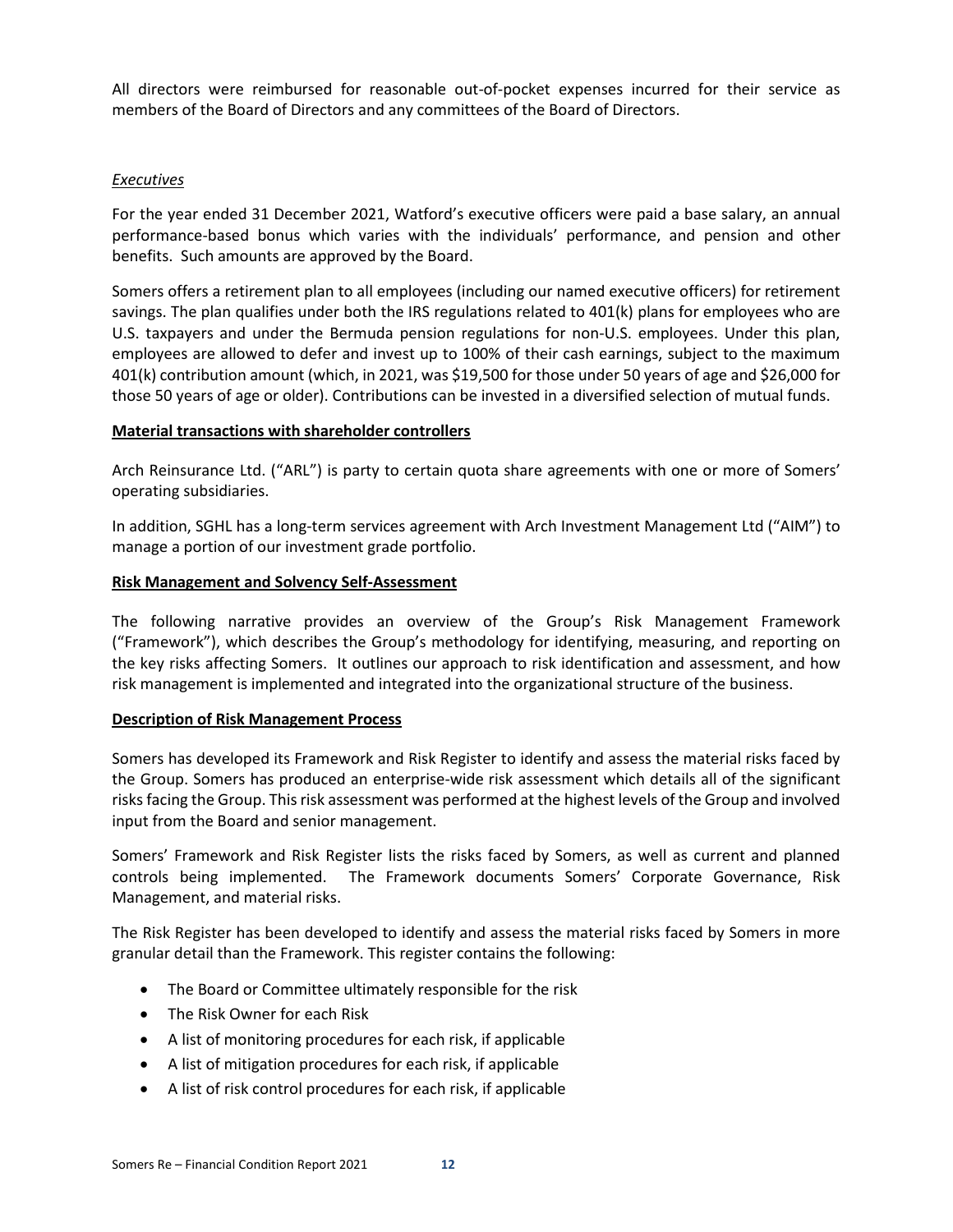The rating of each risk is derived from an assessment of likelihood and impact. This assessment is made at both an inherent level and after consideration of Somers' control environment, including mitigation techniques and controls in place at service providers.

The Risk Register is a key input into the risk management regime, and any material changes in the underlying risks will be modelled for potential impact upon Somers' capital requirements. Such changes include, but are not limited to, changes in business mix, strategy and investment policy and investment performance. The rating of risks is considered by management on at least an annual basis and the rating for the most significant risks is reviewed by the Group's Risk,Governance and Compliance Committee and presented to the Board of Directors.

The controls identified in the Risk Register to monitor, mitigate and control the risks facing Somers are reviewed for continued relevance and documented in the process documents for each function. Compliance with the components of these controls is verified via the ongoing management reviews and Internal Audit reviews undertaken at Somers. This is undertaken on a group-wide basis and any issues are reported to the Somers board.

The Board of Directors have reviewed and formally approved the Risk Register, as well as provided input in the scoring of the risks faced by Somers. Working with the Board, Somers has established Risk Appetites for each material risk. Somers has put into place procedures for risk measurement, mitigation, and controls, as well as monitoring compliance with the Board's set Risk Appetite. As Somers continues to transition to its new strategy, the risk tools, measures and metrics will continue to refine. This includes transitioning the risk function activities to Cherry Chung, the new Head of Risk (activities previously undertaken by Liz Cunningham as Chief Risk Officer).

# Implementation and Integration of Solvency Self-Assessment

Somers has built business processes that provide a forward looking analysis of our risks and capital management. Somers analyzes its exposure to adverse underwriting and investment scenarios on a regular basis. These tests help Somers quantify the magnitude of capital required under stressed scenarios.

Somers' Solvency Self-Assessment process includes:

- A quarterly estimate of single name concentrations within the underwriting portfolio, a quarterly estimate of the PMLs, quarterly estimates of Underwriting Stress scenarios, as well as annual estimates of various Lloyd's Realistic Disaster Scenarios ("RDS").
- Stress tests of it its investment portfolio under historical and hypothetical periods of investment market turmoil, and the effects on Somers' liquidity position.
- An annual planning analysis of our underwriting and investment activities, with quarterly monitoring and reforecasts presented to the Board. Somers has utilized the internal models calibrated to rating agency and regulatory requirements as part of our assessment of the capital requirements of our proposed business plans, and measures its projected forward looking capital adequacy and liquidity position in historical and hypothetical stressed scenarios.

Somers' annual business plan is prepared by the Group's senior management and is approved by the Board of Directors after review of the results of these solvency assessments. The approval of the 2022 – 2024 business plan has been completed in 2021.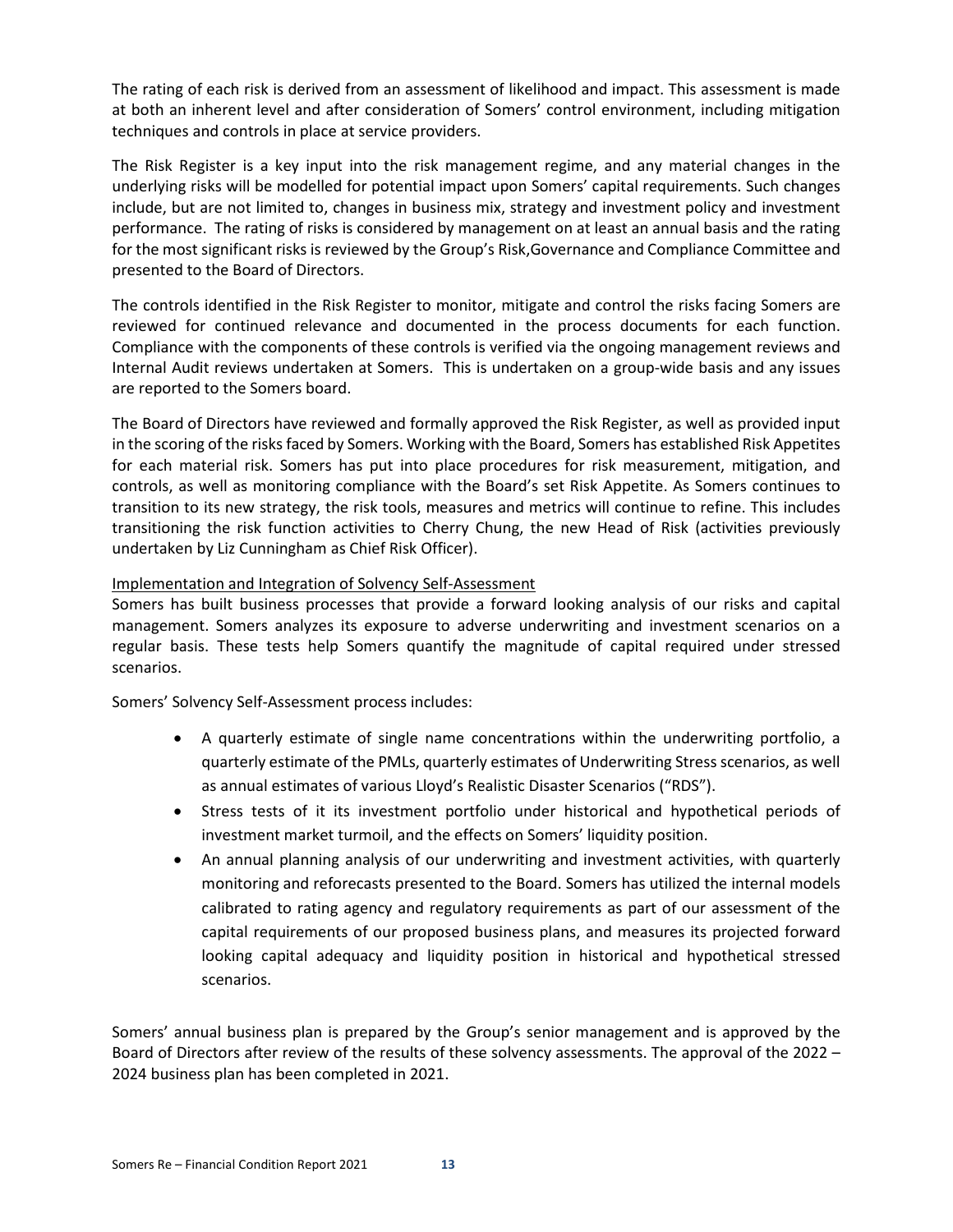Currently, the amount of capital required to cover our material risks is assessed through regulatory capital requirements, rating agency models, internally developed stress tests, internally developed default and recovery analysis for our credit investments, internally developed liquidity models and stress tests, and underwriting realistic disaster scenarios.

The risk management framework is designed to help Somers set a coherent risk management strategy and to enhance the likelihood of meeting its strategy. This framework has therefore been designed with the following objectives:

- Identify all significant risks assumed by Somers through its business, internal processes and relevant external environment.
- Measure identified risks on a consistent basis.
- Establish a set of responses to manage risks within the stated risk appetite and tolerances.
- Establish the principles by which Somers can evaluate the risk/reward trade-offs associated with key strategic and tactical decisions.
- Ensure return on capital goals are met through the efficient use and allocation of capital.
- Provide a regular assessment of Watford's solvency and liquidity through the use of quantitative metrics, including stress and scenario testing.

# <span id="page-16-0"></span>**Internal Controls**

Somers maintains an effective internal control system, which includes administrative and accounting procedures, an internal control framework, appropriate reporting arrangements and a compliance function.

The Board is responsible for monitoring the establishment and maintenance of the system of controls used to assess and manage exposure to all areas of risk. The objectives of these controls are to ensure that Somers' risk strategy is maintained and risk remains within the appetite and tolerances approved by the Board.

As part of Somers' business model, many of the day-to-day operations are outsourced to third party service providers and the internal control environment has been structured to appropriately address the risks related to this business model. For more detail on the services outsourced, refer to the Outsourcing section below. All relevant controls in place at Somers' outsourced service providers have been included in Somers' Risk and Control Matrices to provide management oversight of all activities. Somers places reliance on controls that exist at the relevant third party providers and as such relies heavily on the internal audit function described below to review controls performed at these entities and perform onsite visits as required.

Somers' Compliance Function is led by our Chief Financial Officer. The function has established a compliance program to ensure compliance with all relevant laws, legislation, regulations and guidance. Somers' Compliance Function assists the Board in achieving its overall strategic objectives by promoting a culture of integrity, ethical conduct and compliance with the laws, regulations and administrative provisions that affect Somers. The compliance function also is responsible for the ongoing assessment of any possible impact of changes in the legal environment on our operations and for the identification and assessment of Legal / Litigation risk and for monitoring adherence to certain elements of the risk management framework and reporting thereon to the appropriate forums.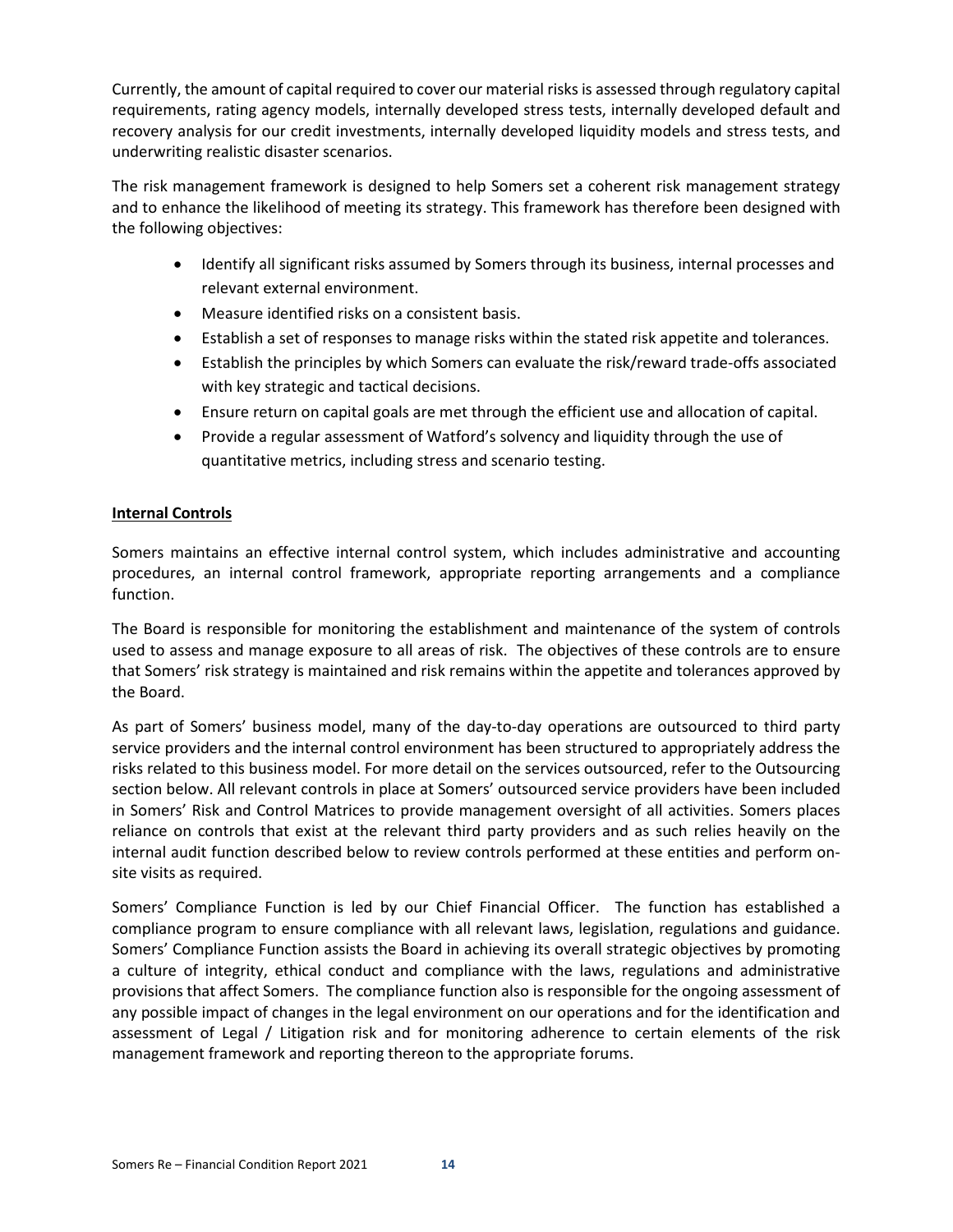The Board has approved the establishment of a compliance and ethics program to ensure that all companies within the group promote an organizational culture that encourages the highest standards of ethical business conduct and compliance with the Group's Code of Business Conduct, policy statements and any laws and regulations which govern the Group's business activities (collectively referred to as the "Compliance Program"). The Compliance Program is intended to ensure that all companies within the Group exercise appropriate due diligence to prevent conduct which is in violation of its Compliance Program, thereby protecting the Group's reputation and good name.

The requirements of the Compliance Program apply to all employees, officers and directors of the Group and, where appropriate, to agents of the Group.

# <span id="page-17-0"></span>**Internal Audit**

The Group has outsourced its Internal Audit function to a third party who, along with their internal processes to ensure independence from the Group, has direct access to the Audit Committee, agree the audit plan with the Audit Committee, and provide findings reports from each audit for discussion at the Audit Committee. Internal Audit's primary objective is to work with management to identify and address risks relating to processes integral to the achievement of business objectives. The function serves as an independent and objective source of appraisal and assurance within Somers to support management, the Audit Committee and the Board of Directors in discharging their responsibilities. The Internal Audit function has direct and frequent communication with the Audit Committee where any issues identified are raised.

Internal Audit also assists management, the Audit Committee and the Board of Directors in evaluating the appropriateness and effectiveness of business processes, internal controls and the governance and risk management functions. Internal Audit also identifies process improvements, including those resulting from a changing operating environment and will make recommendations to management.

Internal Audit performs special examinations at the request of management, the Board and the Audit Committee.

Internal Audit performs a risk assessment on an annual basis to ensure that its work is focused on the key risks and how effectively management mitigates or manages these risks. Internal Audit evaluates all significant functions and bases its Annual Plan on a risk-based approach. As such, Internal Audit has sufficient knowledge and experience to provide insight into the effectiveness of the risk management system and is a key input into the system of internal control.

The Board of Directors has final responsibility, with delegation to the Audit Committee in the areas noted above. In respect of compliance with stated risk tolerances, the risk management function has responsibility for the identification and reporting of non-compliance, with much of the detailed work to review the effectiveness of risk controls delegated to the internal audit function, as well as through the reporting by the compliance function at key service providers.

Identification of risks as they relate to compliance with jurisdictional laws, regulations, policies and procedures, together with the appropriateness of the response to any risks identified, is a responsibility of the Chief Executive Officer with support from various legal teams (both within Arch, Kelso and Warburg Pincus and external).

# <span id="page-17-1"></span>**Actuarial Function**

The Somers Actuarial function is responsible for:

• Performing loss liability estimates, including assessing the quality of underlying data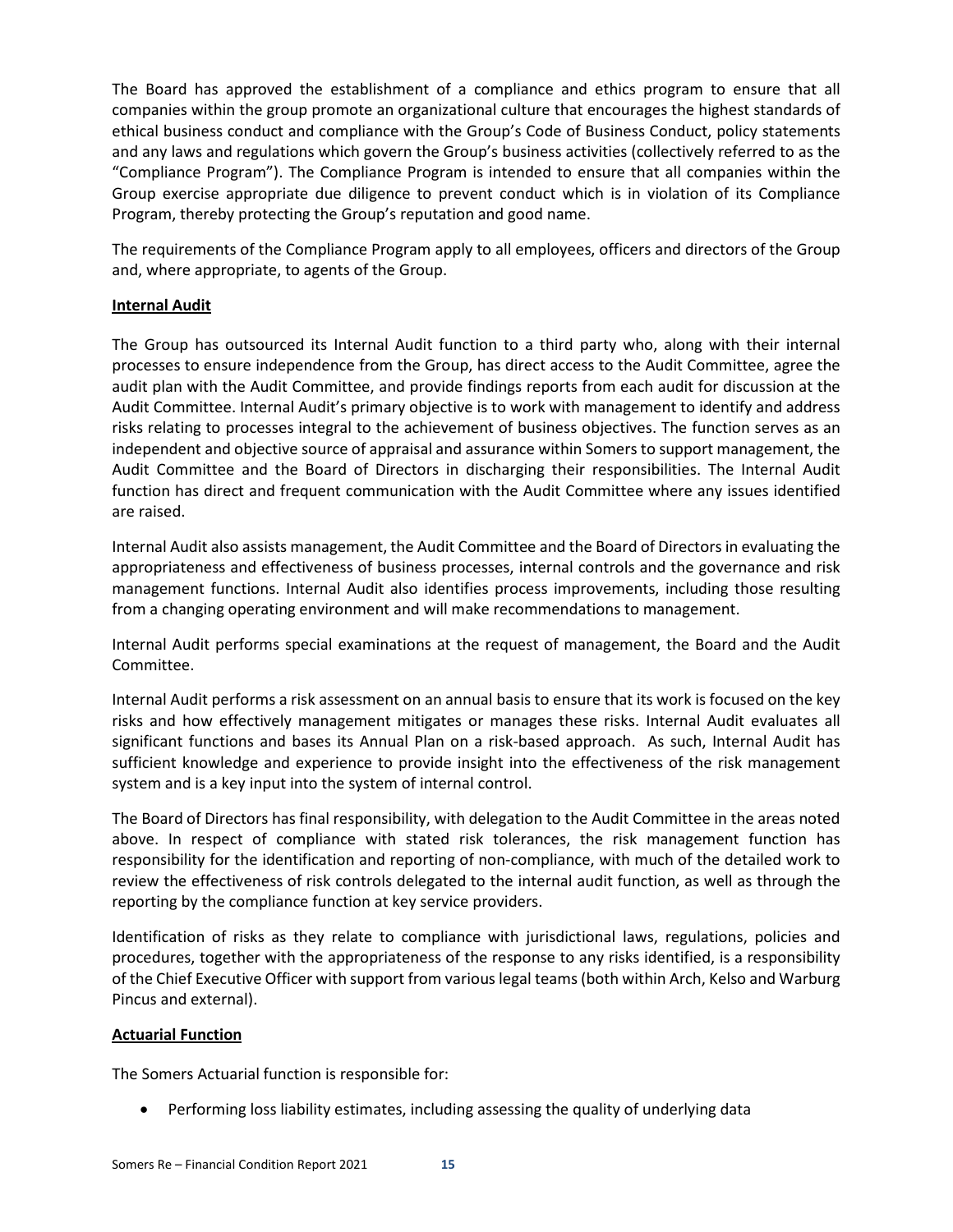- Assisting in the execution of the risk management framework
- Performing actuarial pricing analyses on assumed underwriting risks
- Provide support of financial information to the regulatory authorities

The day-to-day activities of the Actuarial Function is split between Somers and Arch as outlined in the Services Agreements. As part of the underwriting process, Arch actuaries are involved in the pricing of individual contracts. Procedures and controls surrounding these pricing mechanisms at Arch are reviewed by Somers CEO.

Also, as part of the Service Agreements, Arch actuaries provide loss and LAE liability reserve recommendations on a contract by contract basis. These reserve recommendations are derived from the same policies and procedures that Arch utilizes for its own portfolio. Somers Management (CEO, CFO, and Head of Risk) discuss and review the reserve recommendations with the Arch actuaries and underwriters.

Further, Somers has employed an external third party actuarial firm to provide an independent loss reserve review on a quarterly basis and serve as the appointed loss reserve specialist for annual regulatory filings in Bermuda and the United States. The loss reserve specialist is responsible for providing a professional opinion on the reasonableness (or adequacy<sup>[1](#page-18-1)</sup>) of the carried reserves.

Ultimate responsibility and oversight of the Actuarial Function is assumed by Somers management and both the CEO and Head of Risk have actuarial experience.

The Actuarial Function is comprised of experienced individuals with in-depth knowledge of, and professional qualifications, in actuarial and financial mathematics. The Actuarial Function is structured appropriately given the nature, scale and complexity of the risks inherent in the Group's operations. This allows Somers to have a robust process for setting loss reserves, leveraging the established processes and procedures employed by Arch, making our own analyses and judgments, and through periodic reviews by external actuarial firms.

# <span id="page-18-0"></span>**Outsourcing**

Somers maintains a lean management team, and works closely with outsourced service providers to achieve our strategic goals. We outsource significant elements of our business to third party service providers. Key outsourced services include the following:

- Investment management services
- Investment accounting services
- Underwriting management services
- Internal Audit
- Loss Reserve Specialist (as discussed above)

For our underwriting operations, Arch provides underwriting services including sourcing and evaluating underwriting opportunities, claims-handling, loss control, exposure management, portfolio management and modeling, as well as statistical, actuarial, and administrative support services, in each case, subject to Somers' underwriting and operational guidelines and the oversight of Somers' senior management and Board of Directors.

<span id="page-18-1"></span> $1$  The exact structure of the opinion as defined by local regulations.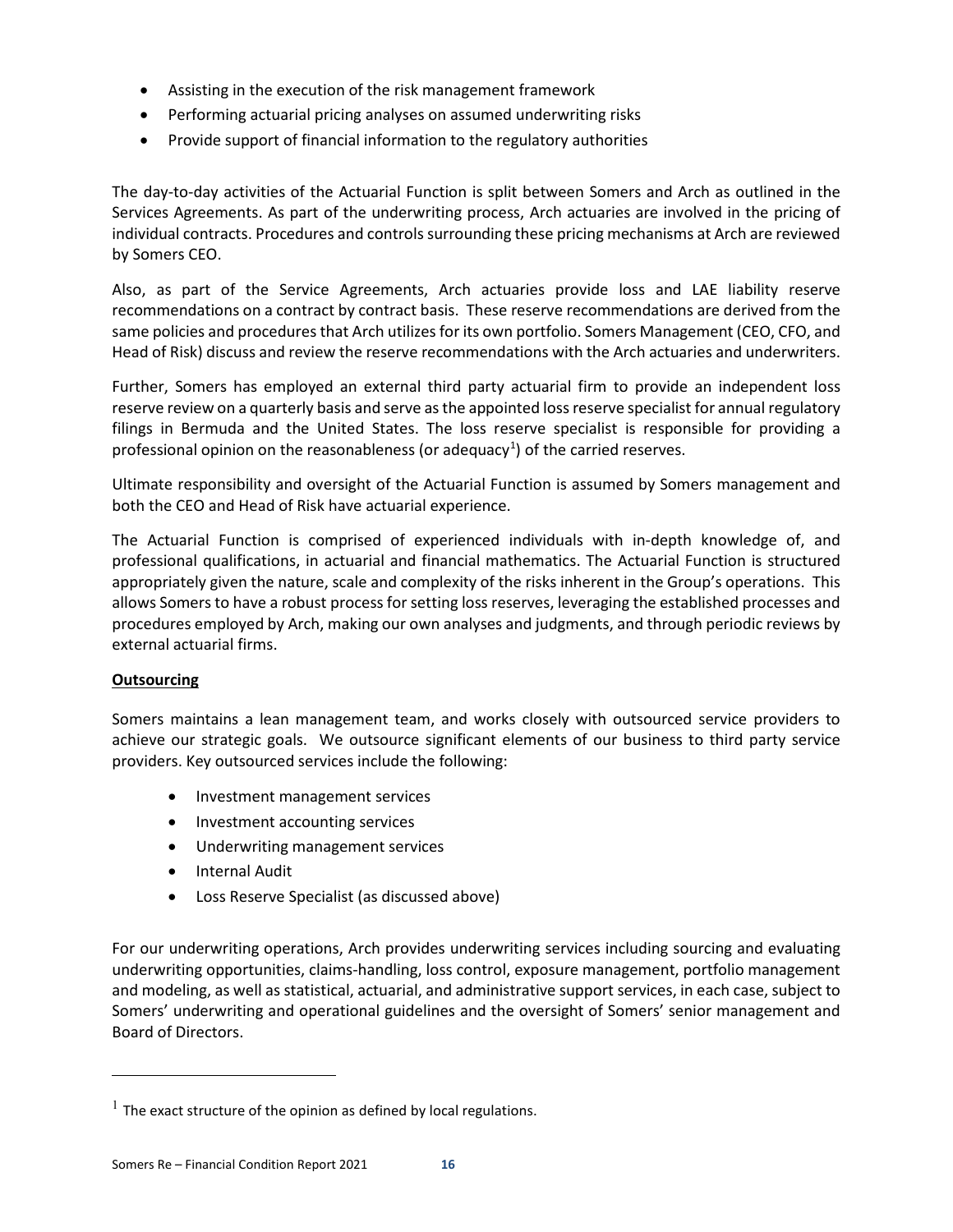Regarding our investments, Somers has engaged five investment managers in managing the investment portfolios across the group.

Our investment grade portfolio and cash collateral accounts have been managed primarily by Arch Investment Management ("AIM").

All investment managers are subject to Somers' investment guidelines and the oversight of the senior management and Board of Directors.

Somers outsources these functions in order to cost-effectively leverage the expertise and strong market positions of these trusted partners. Through Somers' association with Arch, we benefit from Arch's worldwide platform on a variable cost basis, thus avoiding the fixed expense of maintaining a multi-line platform for our underwriting operations. Similarly, we believe that the structure of the compensation we pay to AIM and other investment managers provide benefits to us both in terms of cost-effective access to the expertise required to execute our investment strategy and in aligning interests. Investment accounting services are performed by BlackRock.

Management ensures that any outsourced responsibilities are delegated and managed appropriately, with ultimate responsibility resting with the Somers Board.

Somers Internal Audit performs reviews of these controls on an ad-hoc basis to confirm that outsourced providers are acting as expected.

#### <span id="page-19-0"></span>**Any other material information**

There is no other material information in regards to the Group's governance structure that has not been included above.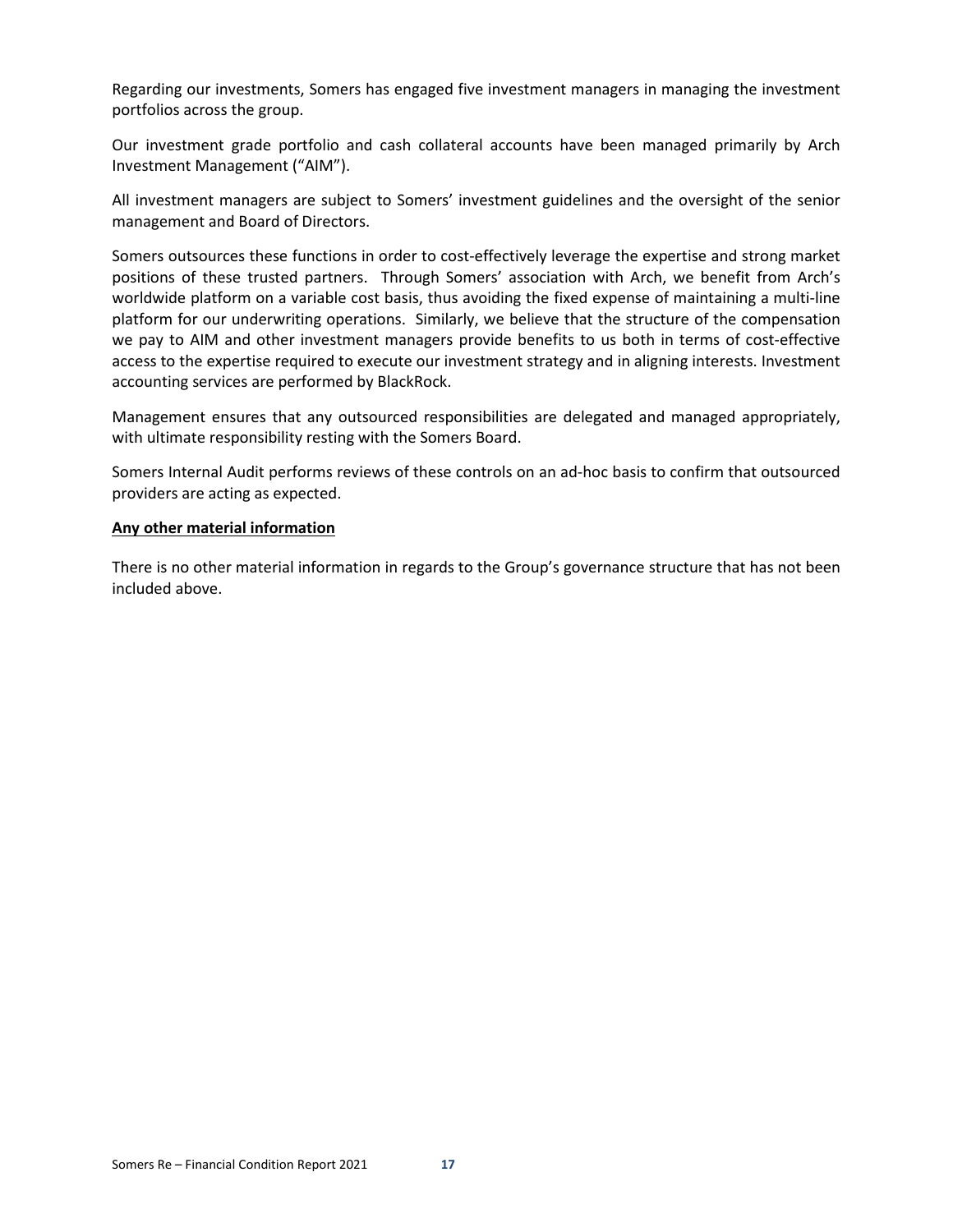# <span id="page-20-1"></span><span id="page-20-0"></span>**Overview**

Somers' risk appetite framework provides an expression of the level of risk the Group is willing to accept in pursuit of its strategic objectives. The risk appetite framework provides quantitative and qualitative statements which are used to define the general attitude within the organization towards the desired level of risk. It not only supports the Group's risk management framework, it also enables us to make informed business decisions having regard to the key risks to which it may be exposed by such a decision.

# <span id="page-20-2"></span>**Underwriting Risk**

Underwriting risk comprises Pricing Risk, Reserve Risk and Catastrophe Risk and manifests itself as the risk of loss, or adverse change in the value of insurance liabilities, due to inadequate pricing and/or lossprovisioning assumptions.

Pricing risk is defined as the risk that premiums plus any investment income earned thereon are not sufficient to cover losses when they come due in the future. If a contract is incorrectly priced at inception, then the total amount of revenue Somers ultimately collects related to that contract may not be sufficient to cover emerging claims.

Reserving risk is defined as the risk that loss reserves set aside by Somers in respect of insurance claims (whether actual reported or potential future claims) will not be sufficient to fully cover the ultimate claim amounts, and includes the risk of loss from the uncertainty around the timing of the claims payments.

Catastrophic risk is the risk of loss from infrequent, high-severity claims from natural or man-made disasters.

Somers understands the importance of proper pricing controls, risk selection, exposure monitoring and claims management in order reduce the underwriting risk to an acceptable level.

The Underwriting Committee and the Board retain overall responsibility to maintain adequate, sound and appropriate risk management processes and internal control mechanisms for the purpose of assessing and managing exposure to Underwriting Risk. The Board has delegated oversight of underwriting risk controls and day-to-day management of these risk controls to Arch. The Risk Function has been assigned the responsibility of monitoring Underwriting Risk.

The Group measures, manages, and reports on its Underwriting Risk in the following ways:

- Arch employs its established underwriting, pricing, and risk management procedures for the Somers portfolio on the same basis as it does for its own portfolio
- Somers and Arch have agreed a set of guidelines ("Underwriting Guidelines") pursuant to which Underwriting Risk is to be managed. The Underwriting Guidelines are monitored and reviewed to ensure compliance with Somers' objectives and risk tolerances set out therein
- As part of the Services Agreement between Arch and Somers, there is regular reporting of individual bound contracts, Probable Maximum Losses for Property Catastrophe Exposures, Realistic Disaster Scenarios, and other data points.
- The Group conducts quarterly loss liability reviews reflecting the input from the Arch reserving process, our 3rd party actuarial firm, as well as our own analyses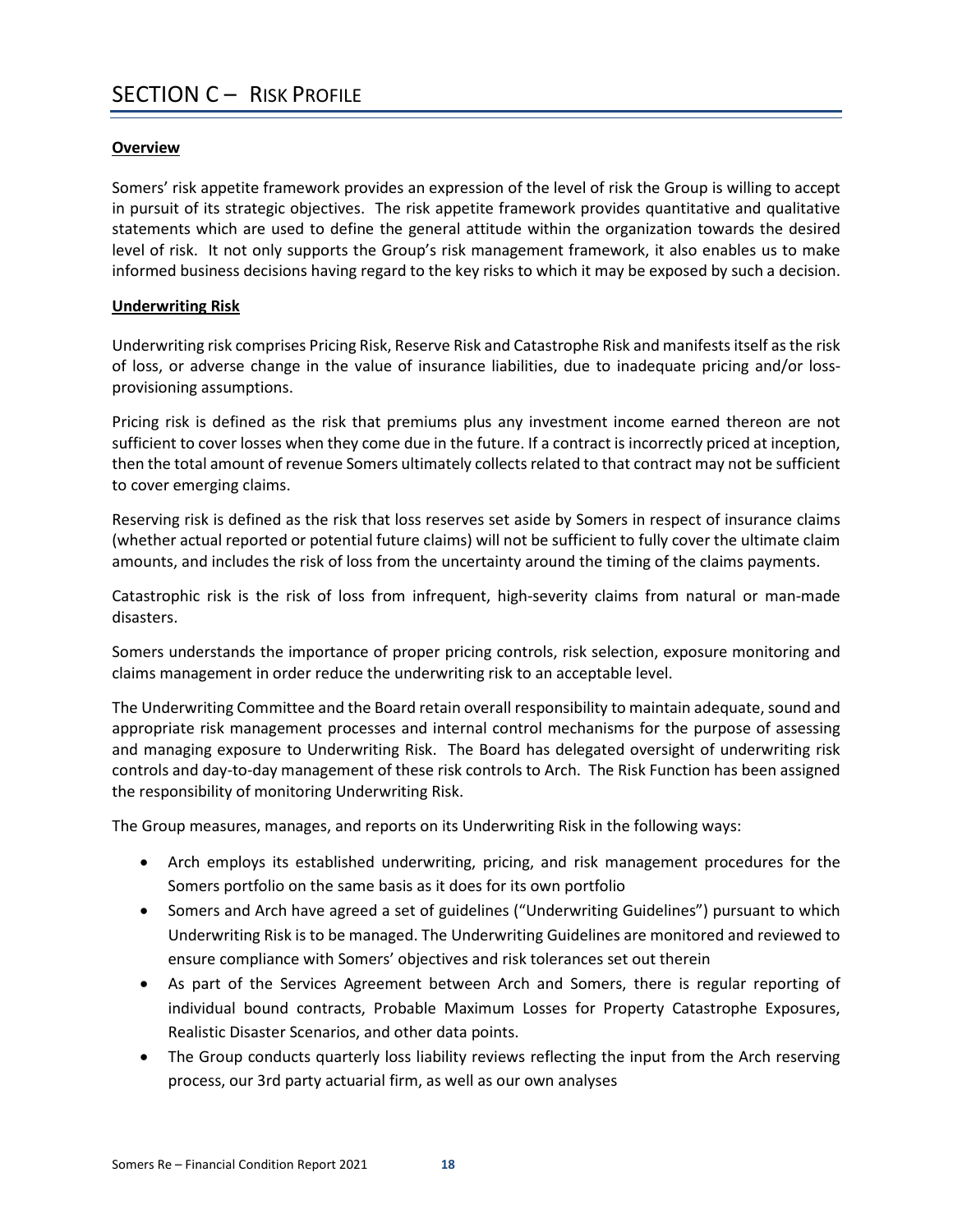• The Group measures and monitors the underwriting results utilizing its own procedures including risk aggregation, Somers specific underwriting stressed scenarios, and actual performance relative to expectations

Somers Internal Audit conducts periodic reviews and tests the controls in place at Arch and Somers in order to confirm their operational effectiveness. Somers management also maintains detailed Risk and Control Matrices to identify the population of controls in place at Arch and Somers.

# <span id="page-21-0"></span>**Market Risk**

Market risk manifests itself as the risk of investment returns being lower than Somers' investment return targets, either through reduced market valuations of the investment assets or reduced income/yield from our investments, or a combination of the two factors, which is known as "total return". Ultimately, a failure of the total return from our investment portfolio might result in the inability to pay claims to policyholders. An assumed level of investment total return is a meaningful component in the original pricing of each contract and also in the estimation of the level of loss reserves necessary to cover expected future losses, and a shortfall in investment return (versus expectations) would have an adverse effect on Somers' results and potentially its ability to meet its obligations when they become due.

The Investment Committee and the Board retain overall responsibility to maintain adequate, sound and appropriate risk management processes and internal control mechanisms for the purpose of assessing and managing exposure to Market Risk. The Board has delegated oversight of Market risk controls and day-to-day management of these risk controls to the relevant investment managers per investment management agreements. The Risk Function has been assigned the responsibility of monitoring Market Risk.

The Group measures, manages, and reports on its Market Risk in the following ways:

- Somers and its Investment Managers have agreed a set of guidelines ("Investment Guidelines") pursuant to which Market Risk is to be managed. The Investment Guidelines are regularly monitored and reviewed seeking to ensure compliance with Somers' investment objectives and risk tolerances set out therein.
- Somers' Investment Manager's employ their own established risk management procedures on the behalf of the Somers portfolio
- There is regular reporting to Somers by its Investment Managers on the performance, material positions and risk profile of the portfolios
- The Group regularly measures and monitors its Market Risk across the enterprise including stress testing its market, credit, and liquidity risk as it relates to its investments

Somers Internal Audit reviews and tests the controls in place at Somers in order to confirm their operational effectiveness. Somers management also maintains detailed Risk and Control Matrices to identify the population of controls in place at Somers.

# <span id="page-21-1"></span>**Liquidity Risk**

Liquidity Risk is the risk that Somers is unable to liquidate/sell investments at or near market value in a timely fashion in order to settle financial obligations as they come due. Somers views its liquidity risk across four dimensions: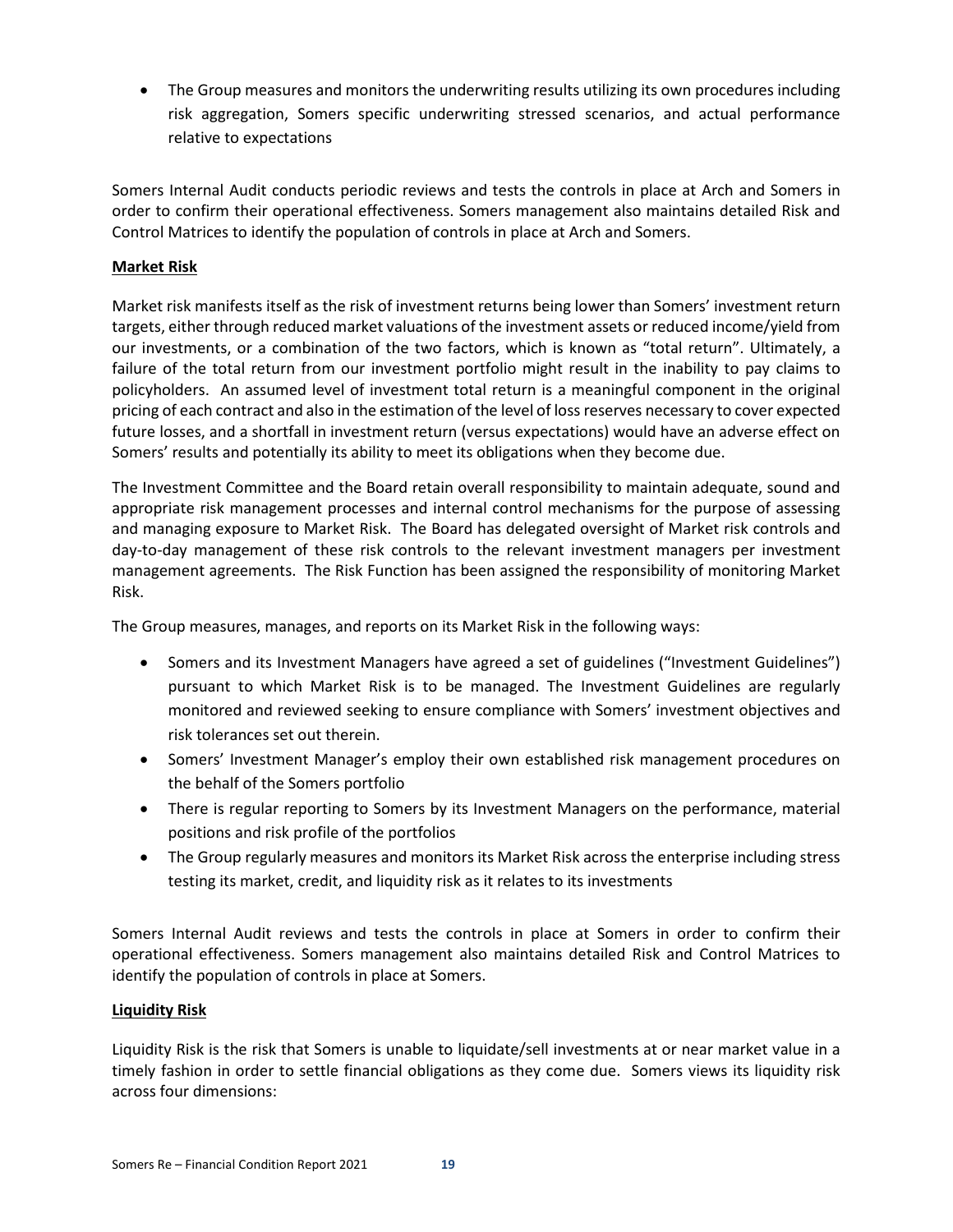- Funding Liquidity Risk the risk that Somers will be unable to meet cash, asset, margin, and collateral requirements of counterparties
- Asset Liquidity Risk the risk that Somers will not be able to execute a transaction at the prevailing market price because there is temporarily no demand for the deal
- Market Risk the risk that changes in financial market prices and rates will reduce the value of an asset or liability
- Reserve Risk Reserving risk is defined as the risk that reserves set in financial statements in respect of insurance claims are not sufficient to fully cover the claim amounts, and includes the risk of loss from the uncertainty around the timing of the claims payments

The Risk, Governance and Compliance Committee and the Board retain overall responsibility to maintain adequate, sound and appropriate risk management processes and internal control mechanisms for the purpose of assessing and managing exposure to Liquidity Risk. The Board has delegated oversight of the risk controls and day-to-day management of these risk controls to the investment managers. The Risk Function has been assigned the responsibility of monitoring Liquidity Risk.

As part of its risk management program, Somers assesses its liquidity position as it relates to assets, liabilities, and collateral on a regular basis.

# <span id="page-22-0"></span>**Credit Risk**

Somers considers credit risk in terms of the risk of default of insureds/reinsurers and reinsurance intermediaries. Any change in the credit standing of Somers' insureds and reinsurers potentially affects the value of premiums receivable and reinsurance recoverable. As such Credit Risk relates to the risk of loss, or adverse change in financial condition, resulting from fluctuations in the credit standing of insureds and reinsurers.

In addition, the risk of default (credit risk) of individual investments is an investment credit risk to which Somers is subject. Credit risk can arise from borrowers suffering business or financial stress, from increased debt service costs due to rising interest rates and many other factors which eventually leads to obligator defaults or company failure.

The Risk,Governance and Compliance Committee and the Board retain overall responsibility to maintain adequate, sound and appropriate risk management processes and internal control mechanisms for the purpose of assessing and managing exposure to Credit Risk. The Board has delegated oversight of the risk controls and day-to-day management of these risk controls to Arch. The Risk Function has been assigned the responsibility of monitoring Credit Risk.

As part of the service agreement between Arch and Somers, Arch provides administrative services for the direct business, retroceded business from Arch entities, and any outward reinsurance purchased by Somers. A key monitoring procedure performed by Arch with respect to credit risk is an aged receivable report, which measures and tracks the magnitude and age of outstanding balances due to Somers by its cedants. In addition, Somers monitors its own outward reinsurance recoverable.

At 31 December 2021 the majority of reinsurance recoverables for paid and unpaid losses were due from entities with a rating of A- or better from A.M. Best Company.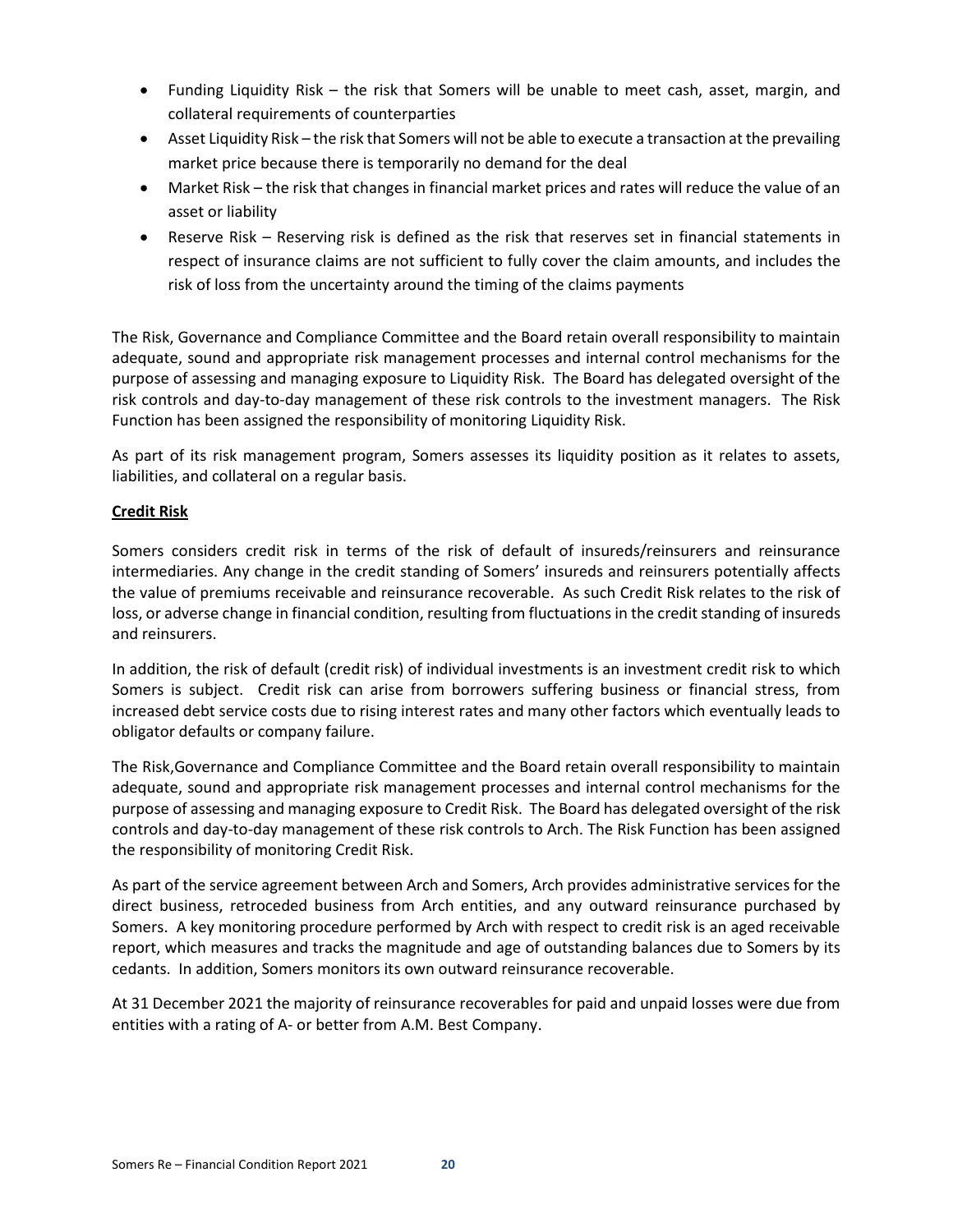# <span id="page-23-0"></span>**Operational Risk**

Operational risk presents itself as the risk of a loss from inadequate or failed internal processes, or from personnel and systems, or from external events. Somers also includes in Operational Risk the risk of loss resulting from failure to comply with laws as well as prudent ethical standards and contractual obligations. It also includes the exposure to litigation from all aspects of business activities.

The Risk Committee and the Board retain overall responsibility to maintain adequate, sound and appropriate risk management processes and internal control mechanisms for the purpose of assessing and managing exposure to Operational Risk. The Risk Function has been assigned the responsibility of monitoring Operational Risk.

Key business and systems processes are documented by Somers to confirm understanding. These processes include procedures around Human Resources, Business Processes, Information Systems, Fraud, and Insurance Distribution.

#### <span id="page-23-1"></span>**Reputational Risk**

We view Reputational Risk across four dimensions:

- Internal Reputational Risk the Group suffers adverse impact due to negative publicity or perception of the Group due to its own acts
- Service Provider Reputational Risk the Group suffers adverse impact due to negative publicity, perception, of its material business partners
- Rating Agency Risk the Group fails to understand the rating methodologies, does not execute its business plan, or otherwise fails to mitigate a risk in another area resulting in a negative watch or downgrade
- Regulatory Risk the Group fails to understand and comply with the legislative requirements or otherwise fails to mitigate a risk in another area resulting in a loss of its insurance license.

In attempting to manage reputational risk, the Risk Management Framework has been established to ensure that adverse impacts on Somers' reputation or credibility are appropriately monitored, controlled and mitigated.

Through our Risk Management process, we seek to avoid harming our brand and market credibility, our rating agency relationships, and our regulatory relationships.

The CEO and the Board are responsible for managing the firm's reputational risk. The Audit and Risk, Governance and Compliance Committee and the Board retain overall responsibility to maintain adequate, sound and appropriate risk management processes and internal control mechanisms for the purpose of assessing and managing exposure to Reputational Risk.

Somers has regularly scheduled calls with rating agencies, regularly scheduled meetings with its Regulatory Authorities, and regularly scheduled meetings with its material service providers.

# <span id="page-23-2"></span>**Risk Mitigation in the Organization**

Somers has developed a number of mitigation actions as discussed under each risk identified above. Mitigation strategies include the oversight of strategic partners in Somers' outsourced business model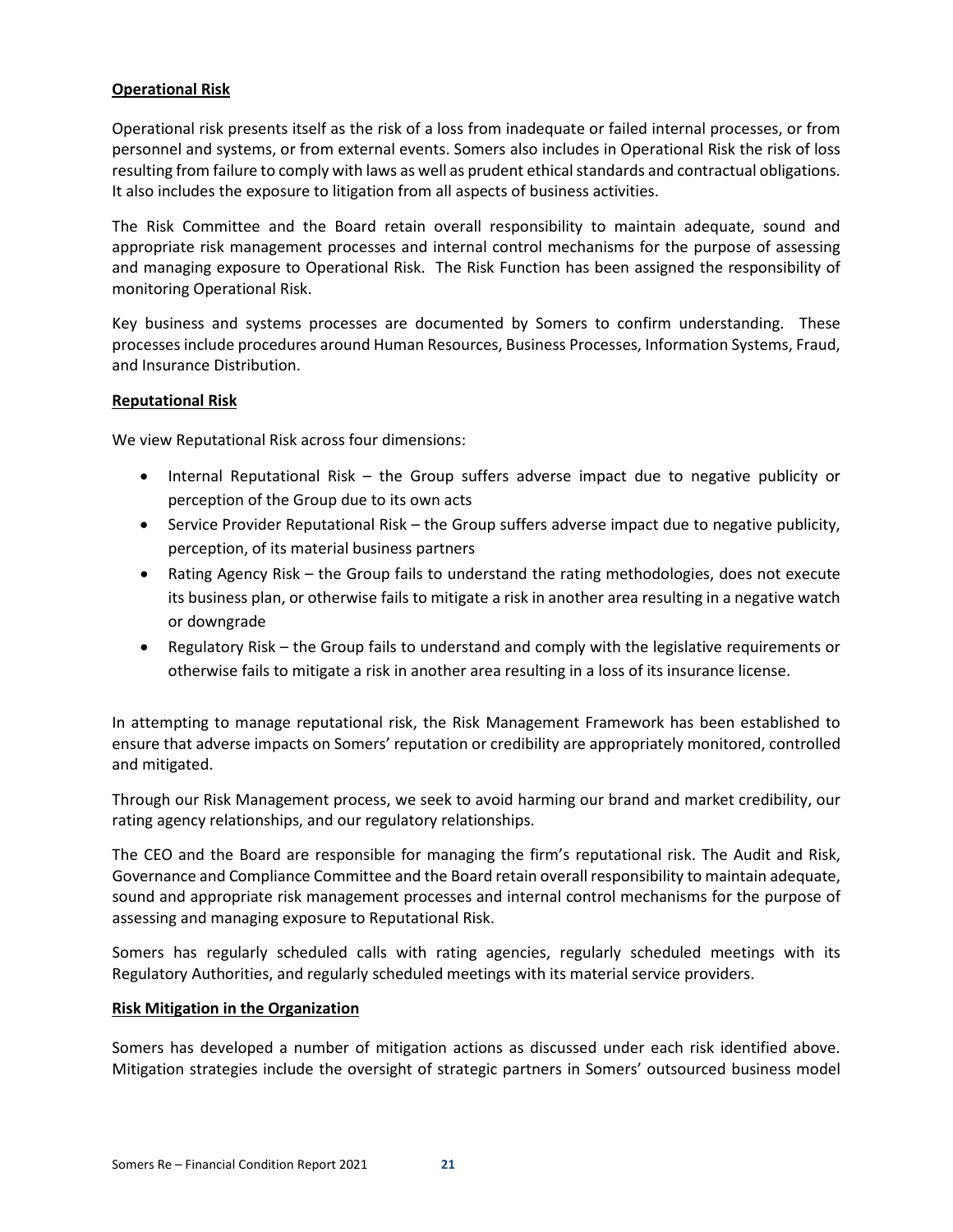and rigorous review of the compliance with agreed guidelines. Somers' internal audit function will also review controls and escalate issues to the Audit Committee as required.

#### <span id="page-24-0"></span>**Material Risk Concentrations**

Under Somers' internal underwriting policy, it is required that management ensures there is not excessive exposure to risk concentrations. In conjunction with the contract reviews, the Risk Function collates and maintains data sufficient to assess the common risk drivers and monitor concentrations of risk. The Risk Management Report also contains a summary of the portfolio against the concentration limits and recommendations for any actions to be taken. Concentration limits in respect of the underwriting portfolio include limiting Somers' occurrence Probable Maximum Loss ("PML") from a property catastrophe by region and other single man-made disaster scenarios to a maximum of 25% of capital.

It is also possible for material risk concentrations to arise in investment portfolios without proper mitigation and oversight. In order to reduce these, Somers limits single-name investment aggregations.

#### <span id="page-24-1"></span>**Investment in Assets in Accordance With the Prudent Person Principles of the Code of Conduct**

The investment guidelines are monitored and reviewed continuously to ensure compliance with the investment objectives and risk tolerances outlined therein.

In all cases, Somers invest assets in accordance with the Prudent Person Principle. That is, the Board must discharge its duties with the care, skill, prudence and diligence that a prudent person acting in a similar capacity would use in the conduct of an enterprise of similar character and objectives.

#### <span id="page-24-2"></span>**Stress Testing**

Somers analyzes its exposure to adverse underwriting and investment scenarios on a regular basis. These tests help Somers quantify the magnitude of capital required under stressed scenarios. Our Risk Management processes include estimates of single name concentrations within the underwriting portfolio,estimates of the PMLs, and estimates of Somers specific underwriting stressed scenarios. For investments, stress tests are performed on the results of the capital models on the pro-forma Group utilizing our budgeting analysis to ensure that risk in the investment portfolio is within internal tolerances. These stress tests focus on mark-to-market volatility in the investment portfolio. Additionally, we stress test our investment portfolio by estimating the valuation under both historical and hypothetical periods of investment market turmoil. These stress tests are presented to the Board on a quarterly basis. The results of our capital planning and stress scenario tests are important components of our management process.

Based upon these stress tests, the Group believes that it has sufficient capital and liquidity to comply with the contractual obligations of the organization and regulatory requirements upon experiencing losses within its risk tolerances.

# <span id="page-24-3"></span>**Any other material information**

There is no other material information in regards to the Group's risk profile that has not been included above.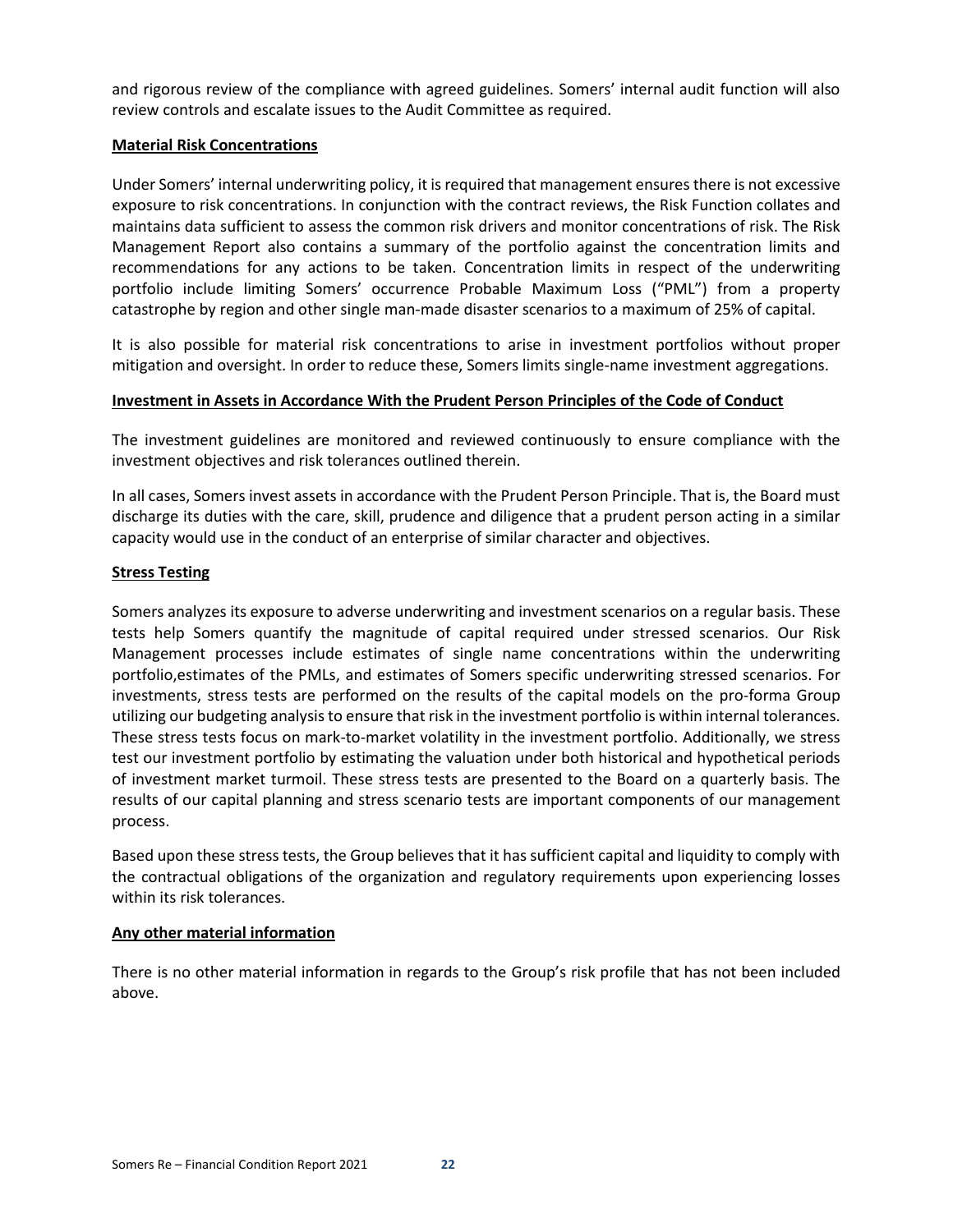# <span id="page-25-1"></span><span id="page-25-0"></span>**Valuation Bases, Assumptions and Methods to Derive the Value of Each Asset Class**

The Group has used the valuation principles outlined by Bermuda Monetary Authority's "Guidance Note for Statutory Reporting Regime" for the reporting period's statutory filing. The economic valuation principles outlined in this document are to measure assets and liabilities on a fair value basis (which is the value that would be received upon the sale of an asset or paid to transfer a liability in an orderly transaction between open market participants at the measurement date). The fair value principles used for the assets are as follows:

Cash and Cash Equivalents – includes cash time deposits and investments maturing within three months. The fair value of these holdings is determined by using mark to market valuation, or quoted market prices in active markets for similar assets with adjustments to reflect differences if mark to market valuation is not possible, or mark to model valuation otherwise.

Fixed Income Securities – are valued in accordance with mark to market principles where possible or quoted market prices in active markets for similar assets with adjustments to reflect differences if mark to market valuation is not possible. For fixed income securities that are not actively traded and for which similar assets are also not actively traded, the Group uses its investment managers and/or pricing services to prepare inputs to assist the Group with mark to model valuations.

Equities and investment funds - includes common stock and preferred shares and are valued using the quoted market prices.

Accounts Receivable and Premium Receivable – are recorded at a fair value and balances due in more than one year have been discounted at the relevant risk free rate.

Derivative instruments- are valued at quoted market prices. In the absence of an active market, prices are based on observable market inputs.

#### <span id="page-25-2"></span>**Valuation Bases, Assumptions and Methods to Derive the Value of Technical Provisions**

Insurance technical provisions are valued based on best estimate cash flows, adjusted to reflect the time value of money using a risk-free discount rate term structure with an appropriate illiquidity adjustment. In addition, there is a risk margin to reflect the uncertainty contained inherent in the underlying cash flows which is calculated using the cost of capital approach and a risk-free discount rate term structure. The discount rate term structures are prescribed by the Bermuda Monetary Authority for each reporting period.

The best estimate for the loss and loss expense provision is calculated by using United States Generally Accepted Accounting Principles (US GAAP) reserves as the starting point and then performing a series of adjustments:

- Removal of prudence margins
- Incorporation of expected reinsurance counterparty defaults
- Incorporation of events not in data (ENID)
- Other adjustments related to consideration for investment expenses.
- Discounting of cash flows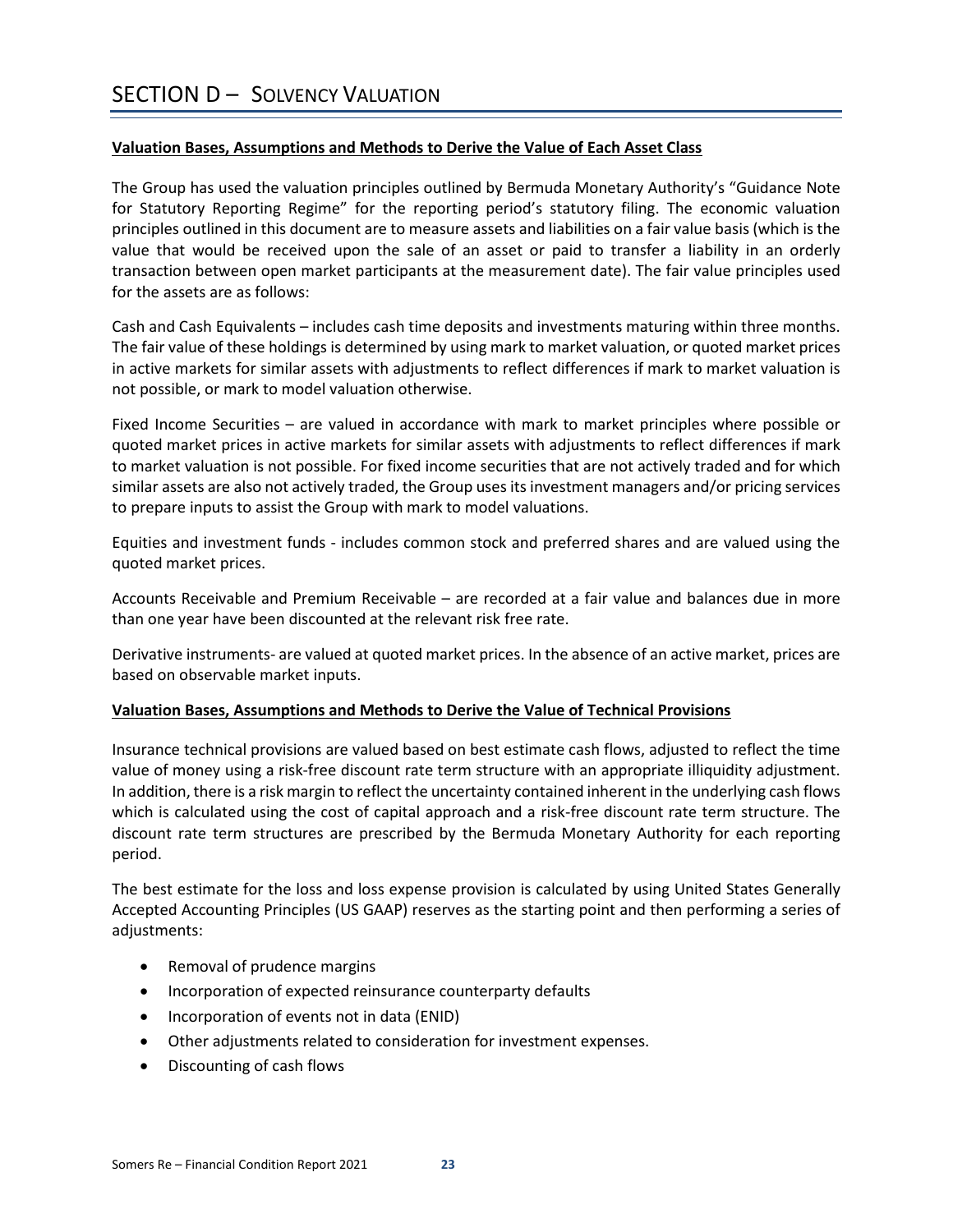The best estimate for the premium provision is calculated by using the unearned premium reserve on a US GAAP basis, adjusting for bound but not incepted business as at 31 December 2021 and applying expected future loss ratios, expense ratios and appropriate claims pay-out patterns to derive cash flows which are then discounted.

At 31 December 2021, the total Net Technical Provisions amounted to \$1,680.4 M comprising of the following (on an EBS basis):

|                                                       | 2021         | 2020        |
|-------------------------------------------------------|--------------|-------------|
| Net premium provisions                                | \$ (125.8 M) | 5(25.2 M)   |
| Net loss and loss expense provisions                  | \$1.662.1 M  | \$1,243.7 M |
| <b>Risk margin</b>                                    | \$144.1 M    | \$137.1 M   |
| Total general business insurance technical provisions | \$1.680.4 M  | \$1.355.6 M |

#### <span id="page-26-0"></span>**Description of Recoverable from Reinsurance Contracts**

Recoverables from reinsurance contracts are based on principles similar to the gross best estimate and include reinstatement premiums required to be paid to the reinsurer, and expenses in relation to the management and administration of reinsurance claims. The balance is adjusted for counterparty credit rating based on rating agency and experience default statistics. Through reinsurance agreements with Arch and other 3rd party reinsurers,Somers cedes a portion of its premiums. At 31 December 2021 the majority of reinsurance recoverables for paid and unpaid losses were due from counterparties with a rating of A- or better from A.M. Best Company.

# <span id="page-26-1"></span>**Valuation Bases, Assumptions and Methods to Derive the Value of Other Liabilities**

Similar to the valuation principles for assets, the Group's liabilities follow the valuations principles outlined by Bermuda Monetary Authority's "Guidance Note for Statutory Reporting Regime" which values liabilities at a fair value basis. All other liabilities are valued on a US GAAP basis and settlements not expected to be settled within a year are discounted using the prescribed discount rates provided by the Bermuda Monetary Authority as at 31 December 2021.

#### <span id="page-26-2"></span>**Any other material information**

There is no other material information in regards to the Group's solvency valuation that has not be included above.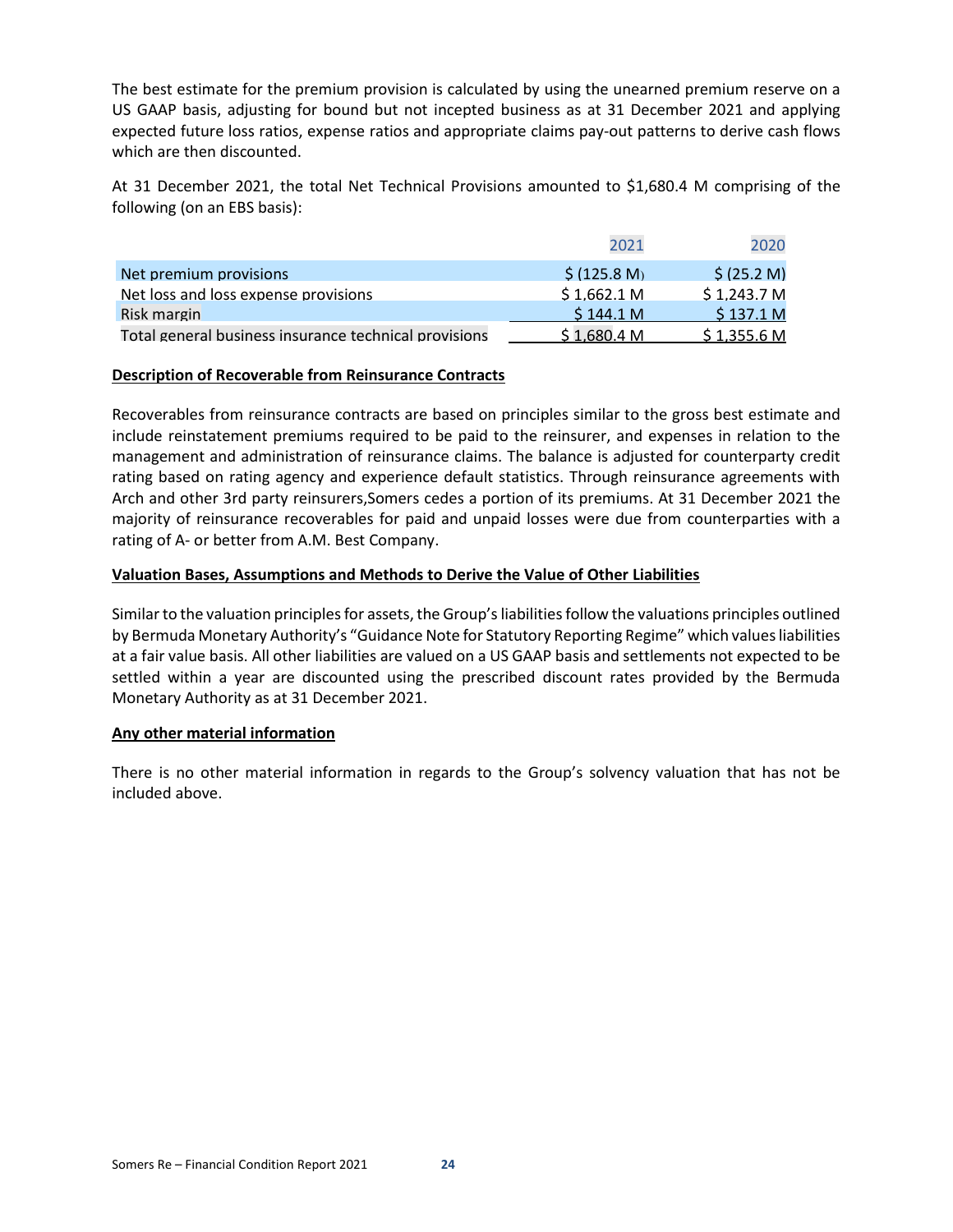# <span id="page-27-1"></span><span id="page-27-0"></span>**Capital Management Policy**

The primary capital management objectives of the Group are to maintain a strong capital base to support the development of its business and to meet regulatory and rating agency capital requirements at all times. The Group strives to be efficient and prudent user of capital, maintaining target capital levels at or above those required for an "A-" rating from A.M. Best, and above requirements of our insurance regulators.

In addition to the common shares, contingently-redeemable preference shares and senior notes we issued, we have arranged credit facilities to support our business operations. We believe that we hold sufficient capital to allow us to take advantage of market opportunities and to maintain our financial strength ratings, as well as to comply with all applicable statutory regulations.

We monitor our capital adequacy on a regular basis and will seek to adjust our capital base (up or down) according to the needs of our business. As part of our capital management program, we may seek to raise additional capital or may seek to return capital to our shareholders through share repurchases, cash dividends or other methods (or a combination of such methods). Any such determination will be at the discretion of our board of directors and will be dependent upon our profits, financial requirements and other factors, including legal restrictions, rating agency requirements and such other factors as our board of directors deems relevant.

There have been no material changes to capital during the reporting period.

| <b>Tier</b>  | <b>Eligible Capital</b> | <b>Applied to Minimum</b><br><b>Margin of Solvency</b> | <b>Applied to Enhanced</b><br><b>Capital Requirement</b> |
|--------------|-------------------------|--------------------------------------------------------|----------------------------------------------------------|
| Tier 1       | \$948 M                 | \$948 M                                                | \$948 M                                                  |
| Tier 2       | \$54 M                  | \$54 M                                                 | \$54 M                                                   |
| Tier 3       | \$173 M                 | \$0M                                                   | \$173 M                                                  |
| <b>Total</b> | $$1,174$ M              | $$1,002$ M                                             | $$1,174$ M                                               |

At December 31, 2021 the Group's Eligible Capital was categorized as follows:

At December 31, 2021 the eligible capital for SRL was categorized as follows:

| <b>Tier</b>  | <b>Eligible Capital</b> | <b>Applied to Minimum</b><br><b>Margin of Solvency</b> | <b>Applied to Enhanced</b><br><b>Capital Requirement</b> |
|--------------|-------------------------|--------------------------------------------------------|----------------------------------------------------------|
| Tier 1       | $$1,204$ M              | $$1,204$ M                                             | $$1,204$ M                                               |
| Tier 2       | \$0M                    | \$0M                                                   | \$0M                                                     |
| Tier 3       | \$0M                    | \$0M                                                   | \$0M                                                     |
| <b>Total</b> | $$1,204$ M              | $$1,204$ M                                             | $$1,204$ M                                               |

Tier 1 capital consists of capital stock, contributed surplus and statutory surplus.

Tier 2 capital for the group includes Somers' preference shares.

Tier 3 is the Senior Notes issued in July 2019.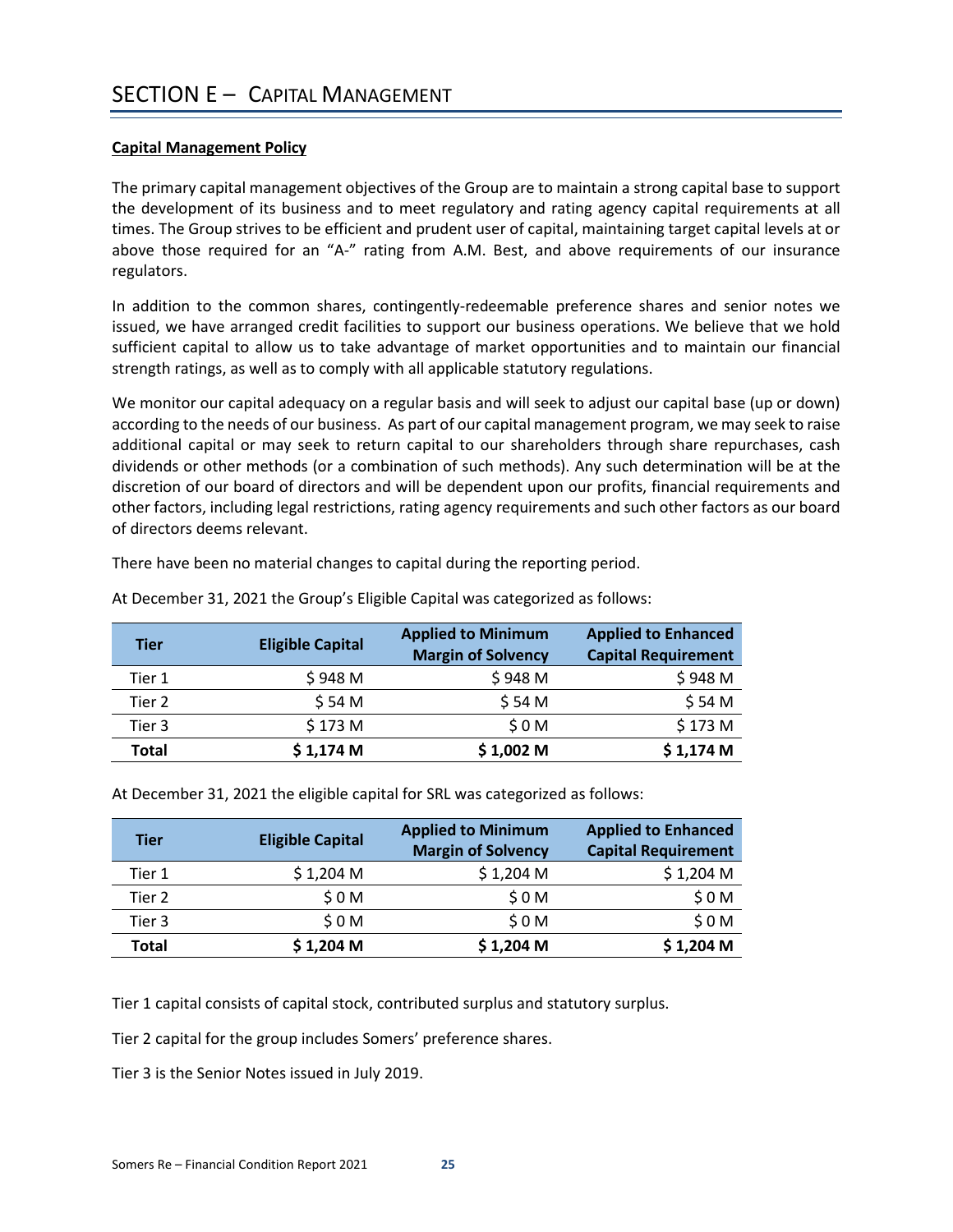# <span id="page-28-0"></span>**Confirmation of Eligible Capital That is Subject to Transitional Arrangements**

Not applicable

#### <span id="page-28-1"></span>**Identification of Any Factors Affecting Encumbrances on Capital**

Somers utilizes letters of credit and trust accounts to meet collateral requirements and therefore is required to maintain assets on deposit to support its insurance and reinsurance obligations. Additionally, Somers maintains assets on deposit with various regulatory authorities to support our insurance business.

# <span id="page-28-2"></span>**Identification of Ancillary Capital Instruments Approved by the Authority**

Not applicable

# <span id="page-28-3"></span>**Identification of Differences in Shareholder's Equity as Stated in the Financial Statements Versus the Available Capital and Surplus**

The following is a reconciliation of US GAAP shareholders' equity to statutory capital and surplus as of December 31, 2021.

At December 31, 2021 the reconciliation of the SRL equity:

|                                       | December 31, 2021 |
|---------------------------------------|-------------------|
| Total US GAAP Shareholders'<br>Equity | \$1,199.0 M       |
| Non-admitted assets                   | \$ (6.2 M)        |
| <b>Statutory Capital and Surplus</b>  | $$1,192.8$ M      |

At December 31, 2021 the reconciliation of the Group equity:

|                                       | December 31, 2021 |
|---------------------------------------|-------------------|
| Total US GAAP Shareholders'<br>Equity | \$996.4 M         |
| Non-admitted assets                   | \$(6.3 M)         |
| <b>Senior Notes</b>                   | \$173.0 M         |
| <b>Statutory Capital and Surplus</b>  | \$1,163.1 M       |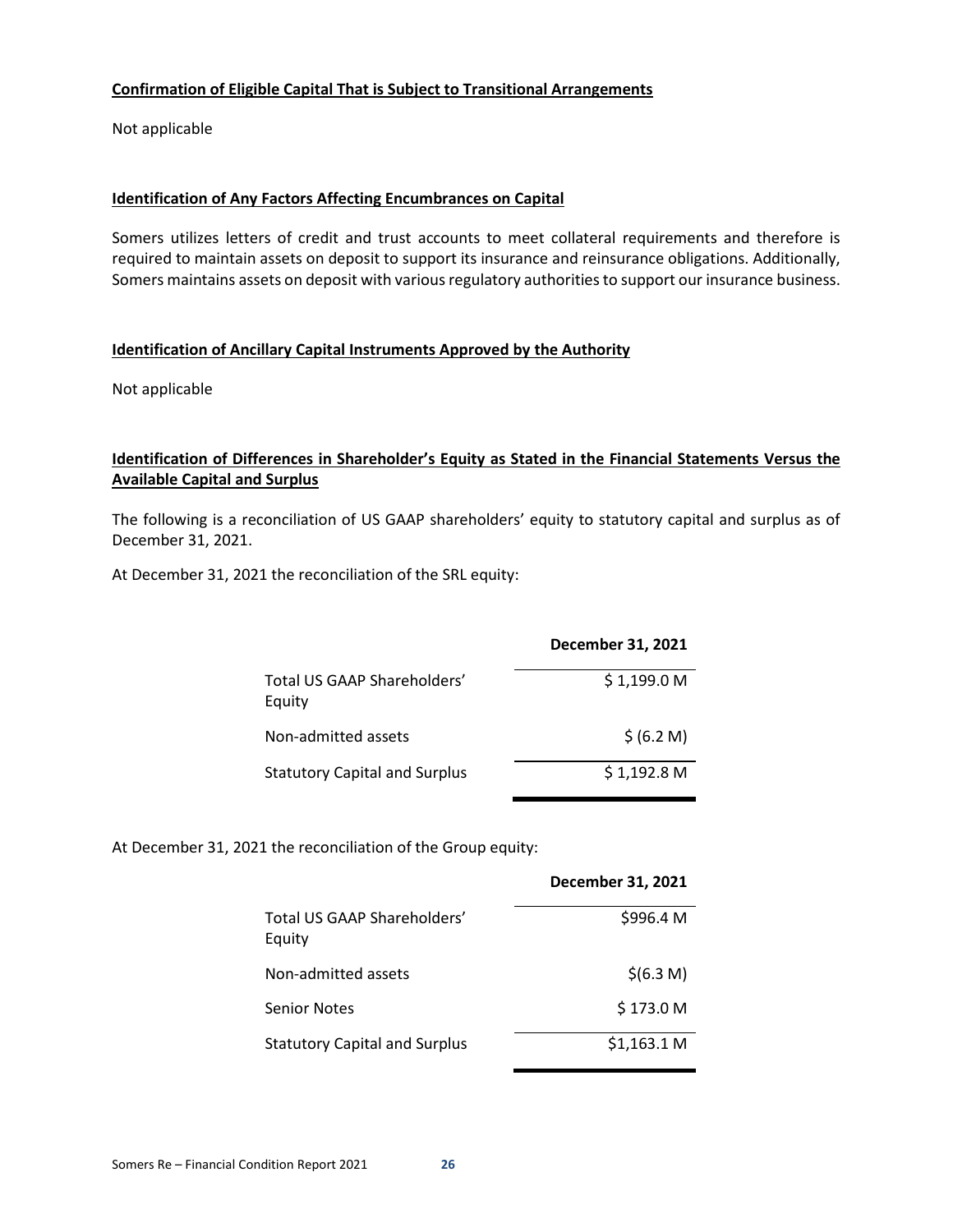## <span id="page-29-0"></span>**ECR and MSM Requirements at the End of the Reporting Period**

At December 31, 2021 the Group's regulatory capital requirements were assessed as follows:

- Minimum Margin of Solvency: \$593.5 M
- Enhanced Capital Requirement: \$871.7 M

The Group was compliant with the MSM and ECR requirement at the end of the reporting period.

At December 31, 2021 the SRL regulatory capital requirements were assessed as follows:

- Minimum Margin of Solvency: \$501.0 M
- Enhanced Capital Requirement: \$854.5 M

SRL was compliant with the MSM and ECR requirement at the end of the reporting period.

# <span id="page-29-1"></span>**A Description of the Amount and Circumstances Surrounding the Non-Compliance, the Remedial Measures and Their Effectiveness**

Not applicable.

# <span id="page-29-2"></span>**Where the Non-Compliance is not Resolved, a Description of the Amount of the Non-Compliance**

Not applicable.

# <span id="page-29-3"></span>**Approved Internal Capital Model**

Not applicable as the Group has not applied to have its internal capital model approved to determine regulatory capital requirements.

#### <span id="page-29-4"></span>**Any other material information**

There is no other material information in regards to the Group's capital management during 2021 that has not be included above.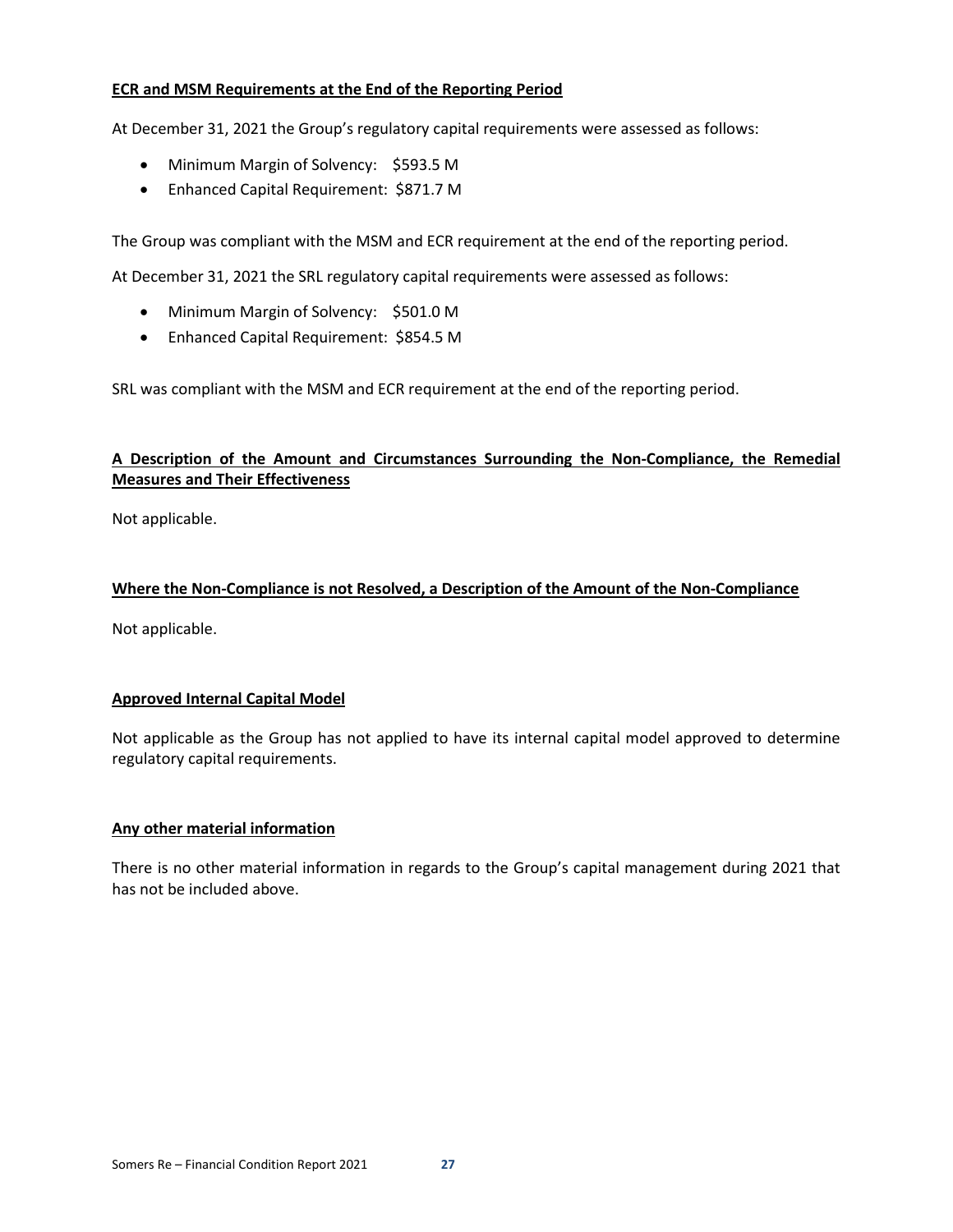#### <span id="page-30-0"></span>**Russia/Ukraine conflict**

The events related to the recent Russian invasion of Ukraine have resulted in economic, financial, sectoral and other targeted sanctions issued by government and regulatory bodies in the U.S., U.K., European Union and other countries. SGHL and its subsidiaries must comply with all applicable sanctions, trade controls and related laws and regulations in the jurisdictions where we operate. We continue to evaluate our exposure to these sanctions, as well as the possible impact of these events on the global economy and financial markets. While the impact on the business remains uncertain, we continue to monitor the situation in Ukraine with a particular focus on the holdings and valuation of the Company's investments and incurred losses, both of which are potentially impacted by the increased volatility and uncertainty.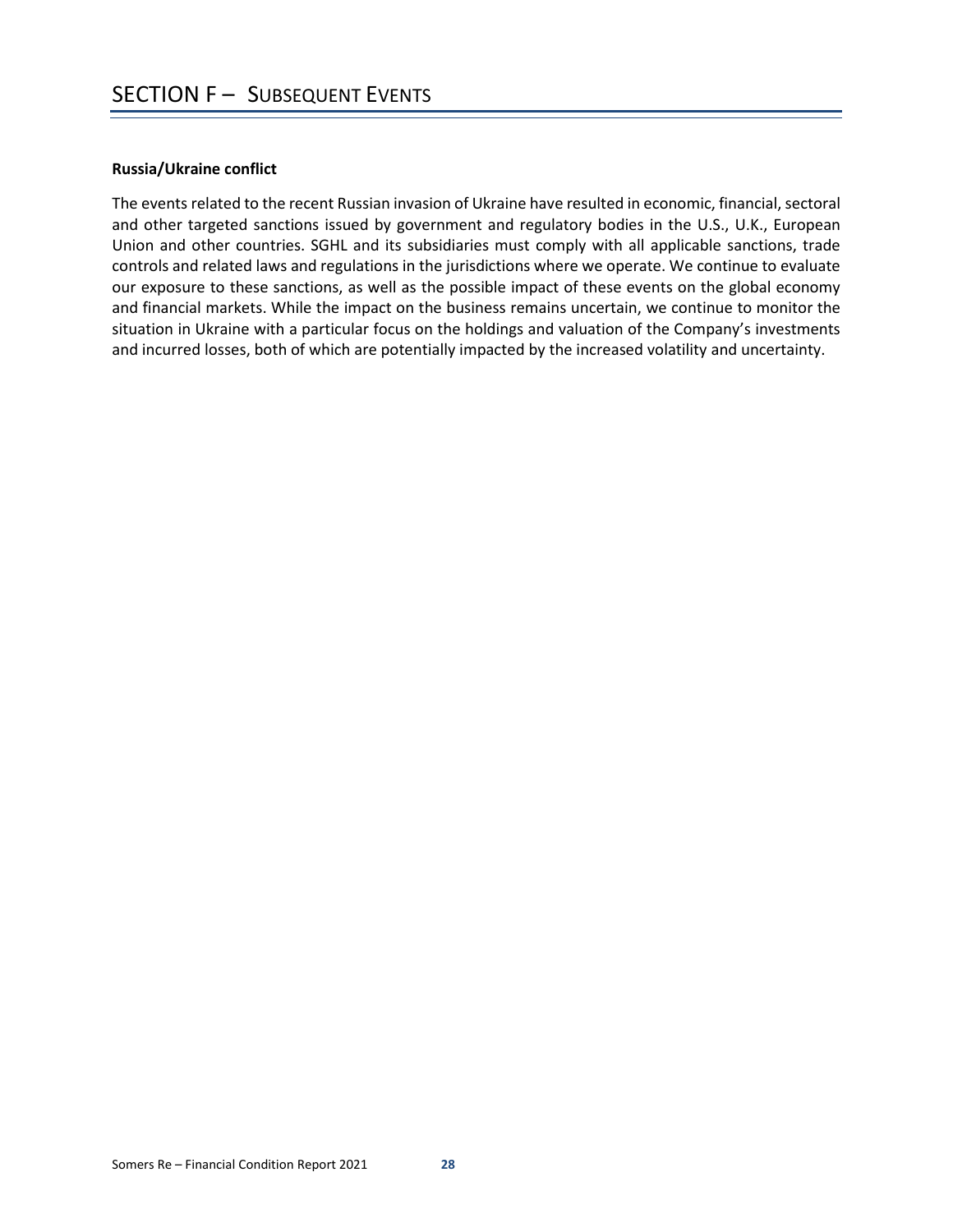# <span id="page-31-0"></span>SECTION G – DECLARATION

To the best of our knowledge and belief, the Financial Condition Report represents the financial condition of Somers Re Ltd. and the Somers Group in all material respects.

Eunningham

Liz Cunningham

Chief Executive Officer

 $\sqrt{6}$ 

Sioned Butler

Chief Financial Officer